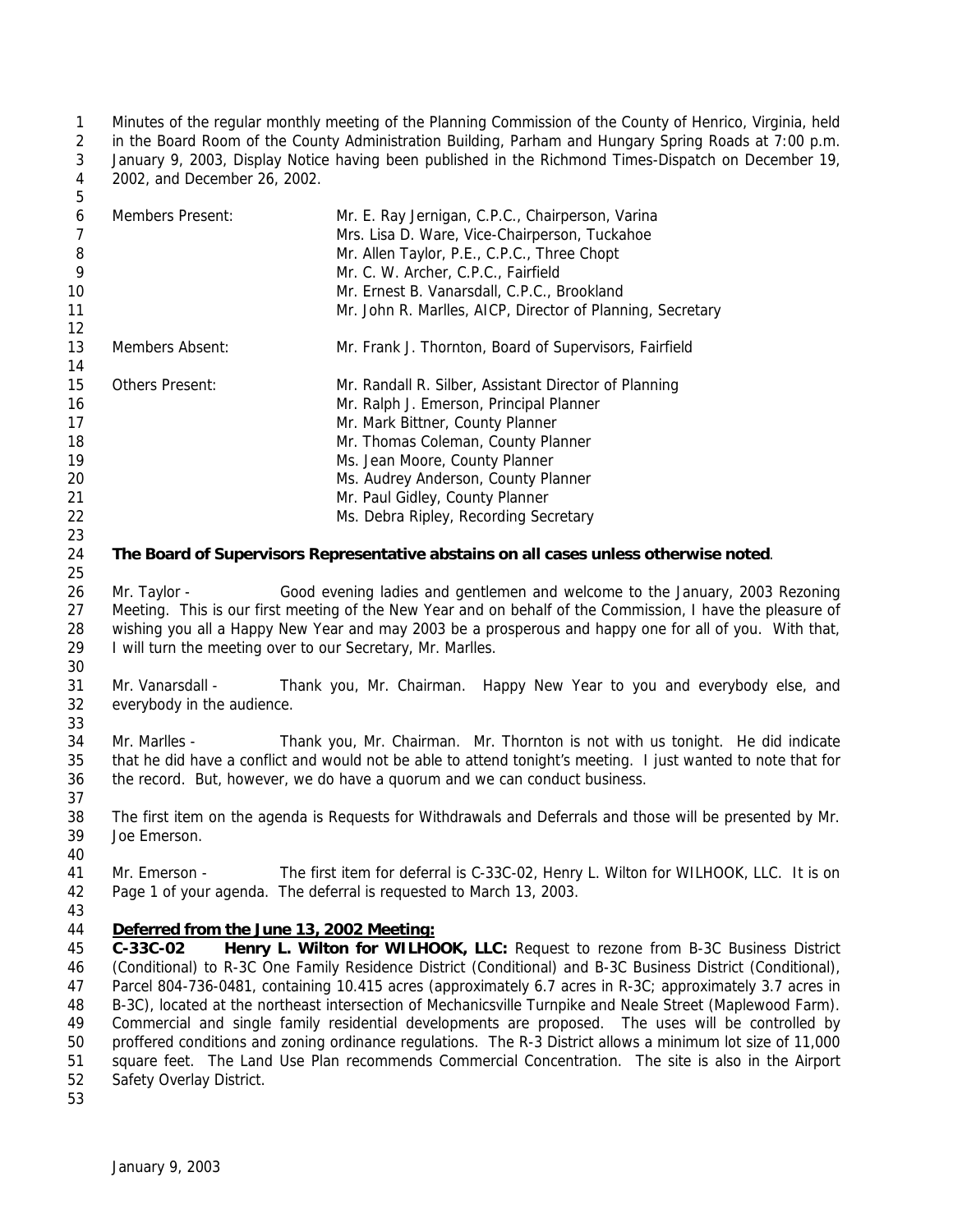- Mr. Taylor Is there anyone in the audience who is opposed to the deferral of Case C-33C-02? Nobody opposed.
- 

- Mr. Archer Mr. Chairman, I move deferral of Case C-33C-02, Henry L. Wilton for WILHOOK, LLC, to the March 13 meeting at the request of the applicant.
- Mr. Vanarsdall Second.
- Mr. Taylor Motion made by Mr. Archer and seconded by Mr. Vanarsdall. All in favor say aye. All opposed say no. The motion passes.
- At the request of the applicant, the Planning Commission deferred Case C-33C-02, Henry L. Wilton for WILHOOK, LLC, to its meeting on March 13, 2003.
- 
- Mr. Emerson The next item for deferral is C-80C-02, RRI, LLC. It is on Page 1 of your agenda. The deferral is requested to February 13, 2003.
- 

## *Deferred from the December 10, 2002 Meeting:*

- **C-80C-02 RRI, LLC:** Request to conditionally rezone from A-1 Agricultural District to R-3C One Family Residence District (Conditional) and R-5AC General Residence District, (Conditional) Parcels 811-731- 2493, 811-731-6048 and 812-731-4040, containing 78.679 acres (R-3 – 52.679 ac.; R-5A – 26.02 ac.), located on the north line of Creighton Road approximately 800 feet east of Harvest Crest Drive, 600 feet west of Cedar Fork Road, and at the eastern terminus of Seasons Lane and Harvest Grove Lane. A single- family residential development (new section to Harvest Crest subdivision) is proposed. The R-3 District allows a minimum lot size of 11,000 square feet. The R-5A District allows a minimum lot size of 5,625 square feet. The Land Use Plan recommends Suburban Residential 1, 1.0 to 2.4 units net density per acre. The site is also in the Airport Safety Overlay District
- 
- 82 Mr. Taylor Is there anyone in the audience who is opposed to the deferral of Case C-80C-02, 83 RRI, LLC? I see no opposition.
- Mr. Archer Mr. Chairman, I move deferral of Case C-80C-02, Roy Rogers Industries, LLC, to 86 the February 13, 2003 meeting, at the applicant's request.
- 88 Mr. Vanarsdall Motion made by Mr. Archer and seconded by Mr. Vanarsdall to defer Case C-80C- 02 to February 13, 2003. All in favor say aye. All opposed say no. The motion passes.
- At the request of the applicant, the Planning Commission deferred Case C-80C-02, Roy Rogers Industries, 92 LLC, to its meeting on February 13, 2003.
- 

- 94 Mr. Emerson Mr. Chairman, the next deferral request is on Page 2 of your agenda. The deferral is requested to February 13, 2003.
- **C-71C-02 Robert Atack/F. Robert Loftis for Cedar Fork, LLC:** Request to conditionally rezone from A-1 Agricultural District and R-2A One Family Residence District to R-5AC General Residence District (Conditional), Parcels 813-729-0099, 813-729-1810, 813-728-1795, 812-729-4468 and 812-729-5529, containing approximately 51.04 acres, located on the west line of Cedar Fork Road at Tiffanywoods Lane. A zero-lot-line development is proposed. The R-5A District allows a minimum lot size of 5,625 square feet. The Land Use Plan recommends Suburban Residential 1, 1.0 to 2.4 units net density per acre, and Suburban Residential 2, 2.4 to 3.4 units net density per acre. The site is also in the Airport Safety Overlay District.
-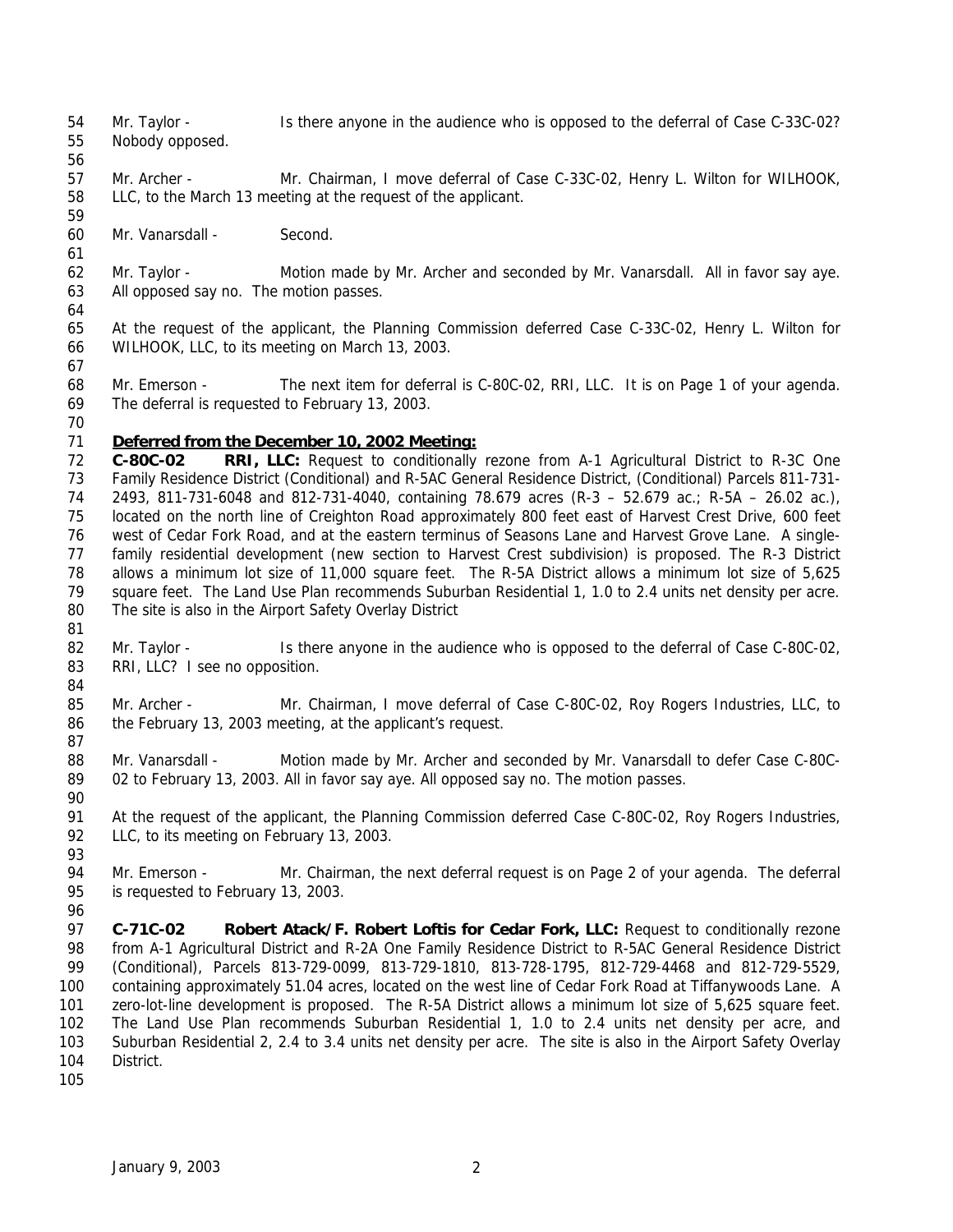- Mr. Taylor Is there anyone in the audience opposed to the deferral of Case C-71C-02 to February 13, 2003? No opposition.
- 109 Mr. Archer - Mr. Chairman, I move deferral of C-71C-02, Robert Atack/F. Robert Loftis for Cedar Fork, LLC, to the February 13, 2003 meeting at the applicant's request.
- 112 Mr. Vanarsdall - Second.

- Mr. Taylor Motion made by Mr. Archer and seconded by Mr. Vanarsdall to defer Case C-71C-02 to February 13, 2003. All in favor say aye. All opposed say no. The motion passes.
- At the applicant's request, the Planning Commission deferred Case C-71C-02, Robert Atack/F. Robert Loftis for Cedar Fork, LLC, to its February 13, 2003 meeting.
- 120 Mr. Emerson Mr. Chairman, the next item on your deferral agenda tonight is on Page 2 of your regular agenda. It is C-27C-02, RFA Management, LLC. The deferral is requested to February 13, 2003.
- *Deferred from the November 14, 2002 Meeting:*
- **C-27C-02 RFA Management, LLC:** Request to amend proffered conditions accepted with rezoning case C-32C-89, on Parcel 740-750-0178, containing 12.415 acres, located at the northeast intersection of Ridgefield Parkway and Glen Eagles Drive, the northwest intersection of Ridgefield Parkway and Eagles View Drive, and the southeast intersection of Eagles View Drive and Glen Eagles Drive. The amendment would change the maximum density allowed from 7,850 square feet per acre to 8,975 square feet per acre. The existing zoning is B-2C, Business District (Conditional). The Land Use Plan recommends Commercial Concentration.
- Mr. Taylor - Is there anyone in the audience opposed to the deferral of Case C-27C-02, RFA Management, LLC, to February 13, 2003?
- 135 Ms. Ware I move that Case C-27C-02, RFA Management, LLC, be deferred to the February 13, 2003 meeting at the applicant's request.
- 138 Mr. Vanarsdall - Second.
- 140 Mr. Taylor Motion made by Ms. Ware and seconded by Mr. Vanarsdall to defer Case C-27C-02 to February 13, 2003. All in favor say aye. All opposed say no. The motion passes.
- 143 At the applicant's request, the Planning Commission deferred Case C-27C-02, RFA Management, LLC, to its meeting on February 13, 2003.
- 146 Mr. Emerson Mr. Chairman, that completes the deferrals. You have no withdrawals and no expedited items tonight.
- Mr. Taylor All right. The next thing is to turn the program back to the Secretary.
- Mr. Marlles Yes, sir. Mr. Chairman, I think for the election of the Chairman, we have to change seats for a moment.
- 154 Mr. Taylor - Before I yield the chair to Mr. Marlles, I would just like to compliment and thank my fellow Commissioners, Mr. Marlles and Mr. Silber, which I don't think is here yet. He is still out at the high school, and the Planning Staff for their diligent and hard work and excellent performance in the past year. The nature of the growth of Henrico County is a direct result of the efforts, expertise and experience of the group of talented people that make up the staff, as well as the developers, the architects, the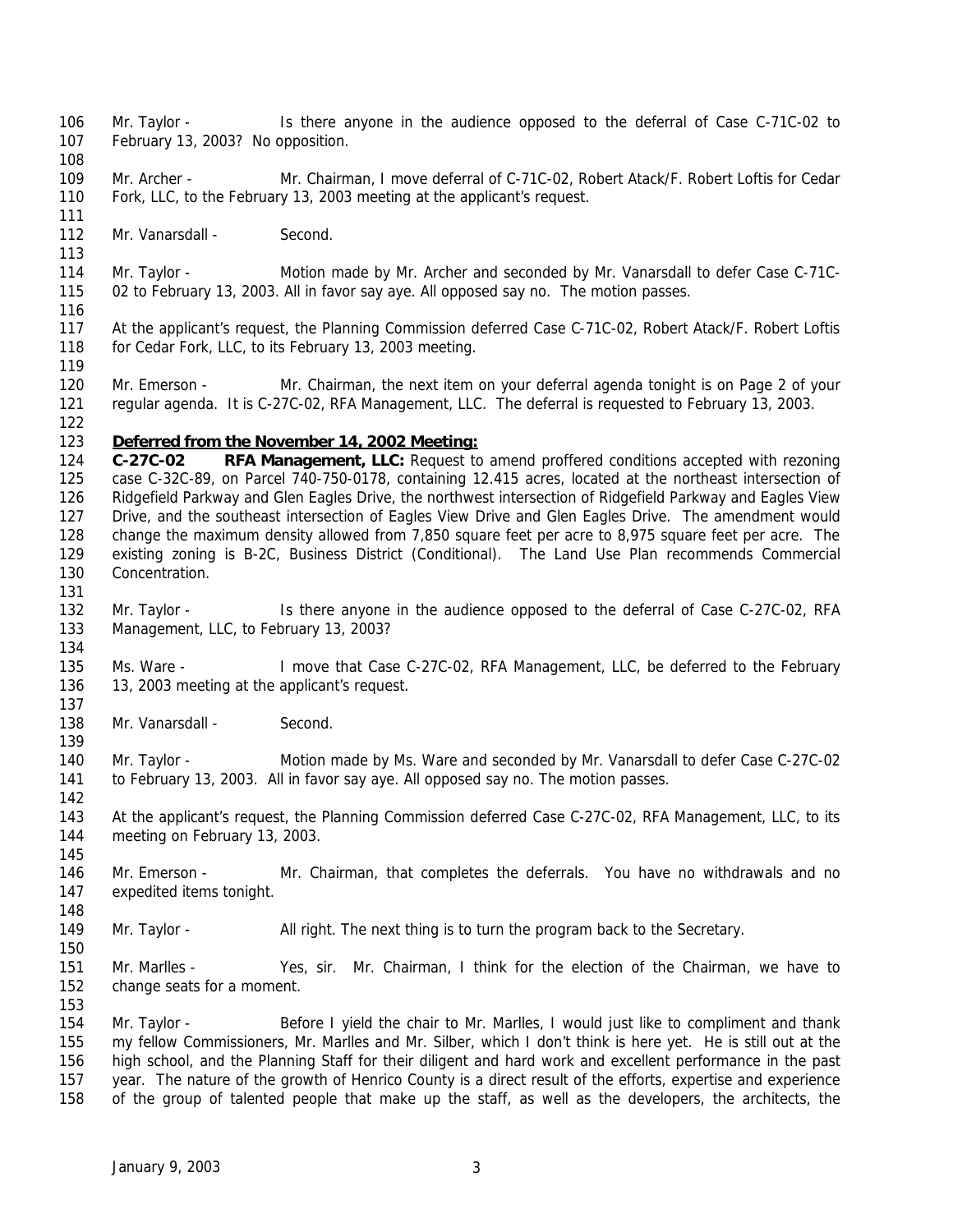engineers and the builders that conceive these projects, and I want to say thanks and this team certainly has a major role in shaping Henrico County in the future, and I want to thank you over the past year for your superb performance, support, and I compliment you for a job well done. Thank you very much. 

- Mr. Archer Thank you, Mr. Chairman.
- 165 Mr. Taylor And now I am ready to move.

Mr. Archer - On behalf of all of those people you mentioned, I accept your compliments.

 Mr. Marlles - Thank you, Mr. Chairman. Good evening members of the Planning Commission, ladies and gentlemen. It is my duty and honor each year at this time at the first meeting of the Planning Commission in January to preside over the election of the Chairman and Vice-Chairman of the Planning Commission for the coming year. I would start by opening the floor for nominations for Chairman of the Planning Commission for 2003. Do we have a nomination?

 Mr. Vanarsdall - Mr. Chairman, I nominate Ray Jernigan to lead us through 2003 as Chairman, and Lisa Ware, to lead us through 2003 as Vice Chairman. If you want to take those separately you can.

- 178 Mr. Taylor I will second both of those motions in whatever order your prefer, Mr. Secretary.
- Mr. Marlles I believe we can do both at the same time. Are there any other nominations from the floor?
- 183 Mr. Archer Mr. Chairman, I move that the nominations be closed.
- 185 Mr. Taylor Second.

 Mr. Marlles - We have a motion and a second closing the nomination for Chairman and Vice Chairman of the Planning Commission. All those in favor of Mr. Jernigan to serve as Chairman of the Planning Commission for 2003 say aye. All opposed say no. The motion passes. 

- All of those in favor of Ms. Ware to serve as Vice Chairman of the Planning Commission for 2003 say aye. All opposed say no. The motion passes.
- I believe the vote is unanimous. Congratulations, Mr. Jernigan, as Chairman of the Planning Commission, and congratulations, Ms. Ware, as Vice Chairman of the Planning Commission.

 Mr. Jernigan - Mr. Taylor, would you come down here, please. Al, I want you to know that it has been a pleasure having you serve as our Chairman, and it has been a pleasure to sit by and help you as well. I really didn't need to help you, because you had everything under control. But there is life after the Coast Guard and you have shown it to us, because you have been a leader, as you were in the service. You were a Captain and a leader of men in the Coast Guard, and you have been a leader here with us. So, on behalf of the Planning Staff and the Planning Commission, we would like to give you this little token and say thank you. And when you work with us, and every time you use it, I want you to think not so much about the cases that you had but the teamwork that we had. 

- Mr. Taylor Well, thank you very much, Ray. Thank you very much and I will say just a few more words. I have already said a few, but I want to thank you on behalf of - for the staff, for their support over the year and I certainly enjoyed working with you before last year, and last year, and I look forward to working with you in the future, and the developers and the people in the community that make this so great. Thank you very much.
-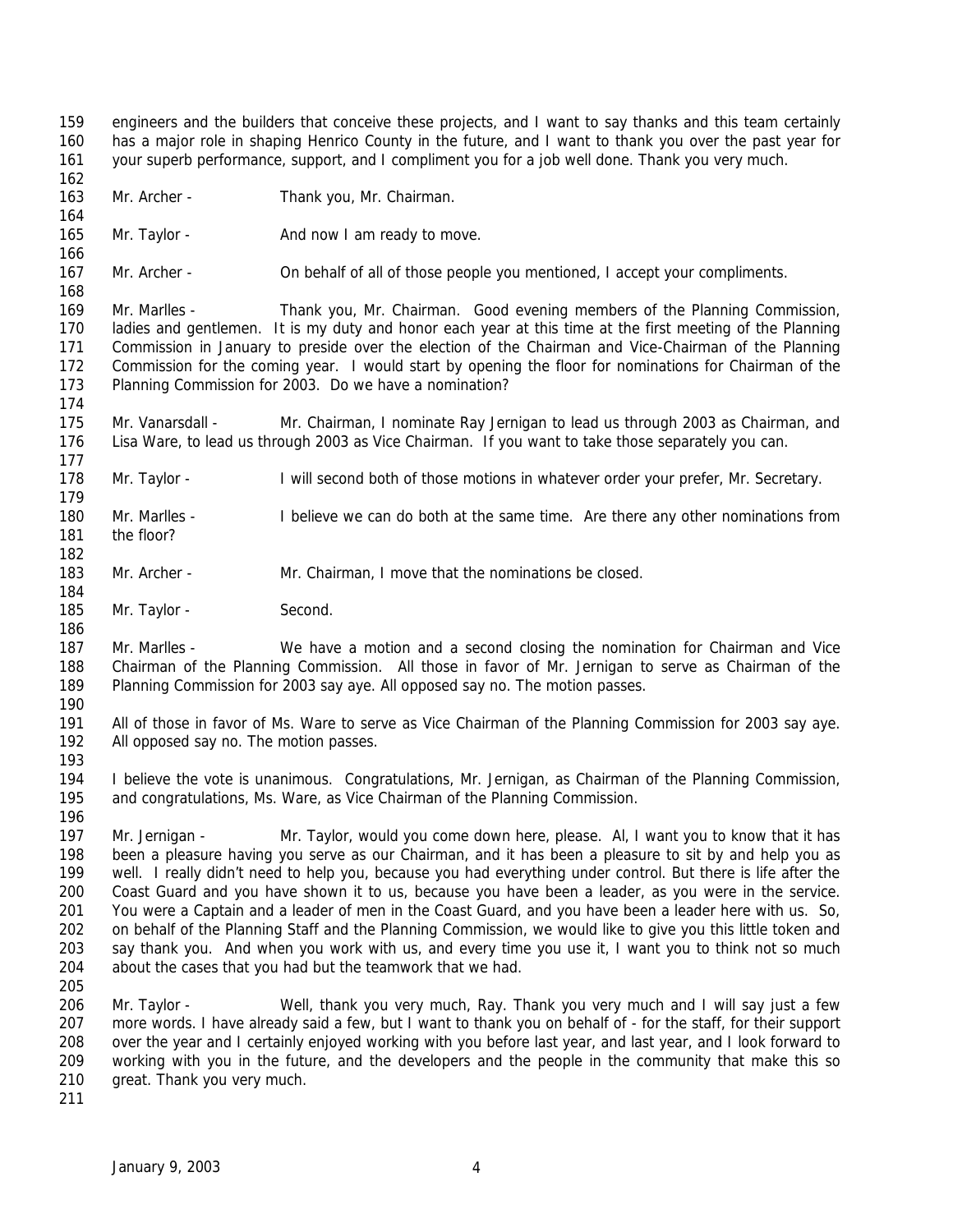Mr. Jernigan - I guess with that we will bring the meeting back to order. So, I will turn it back over to you, Mr. Marlles.

- **C-1C-03 Wilton Development Corp.:** Request to conditionally rezone from A-1 Agricultural District to R-2AC One Family Residence District (Conditional), Parcel 742-777-9115, containing 36.43 acres, located at the northwest intersection of Nuckols and Shady Grove Roads and along the east property line of Dominion Hills subdivision. A single-family residential subdivision is proposed. The applicant has proffered a maximum density not to exceed 68 lots. The R-2A District allows a minimum lot size of 13,500 square feet. The Land Use Plan recommends Suburban Residential 1, 1.0 to 2.4 units net density per acre, and Office. [plat contains a flood hazard note]
- 223 Mr. Marlles Thank you, Mr. Chairman. The first item on the agenda is Case C-1C-03, Wilton Development Corporation. The staff report will be given by Mr. Tom Coleman.
- 226 Mr. Jernigan Is there any opposition in the audience to Case C-1C-03? We have opposition. All right. Mr. Coleman.
- 229 Mr. Coleman Thank you, Mr. Chairman and Mr. Secretary.
- 

 Although the subject property is designated Suburban Residential 1 and Office on the 2010 Land Use Plan, developing the entire site as a single-family subdivision would be consistent with recent and ongoing development activity nearby.

 The subject property is located adjacent to Dominion Hills Subdivision, and on December 17, the applicant hosted a community meeting with nearby residents, including Dominion Hills, to discuss this request.

- The applicant has offered several proffers to regulate development of this site, including:
- The maximum number of lots will be 69, for a density of approximate density of 1.9 units/acre.
- 241 All of the dwellings will have at least 2,700 sq. ft. and most dwellings will have more than 3,000 sq. ft. of finished floor area.
- At least half of the lots will have a minimum lot width of 90 ft. or more.
- 244 All dwellings will have two car garages.
- 245 At least 40% of the front elevation on all dwellings will include brick, stone or an EFIS product.
- 246 Planting strips will be provided along Nuckols and Shady Grove Roads.
- 247 Additional proffers address lot clearing, supplemental landscaping on individual lots, chimneys and foundations, restrictive covenants and other items.

 The applicant submitted an unproffered lot plan for the future subdivision. The proposed lot plan does not incorporate two existing stub street connections for the existing Herrick Lane in Dominion Hills. County staff recommends utilizing the stub streets to provide necessary access and circulation and to facilitate long-term development of the road network in this area. In light of the concerns expressed by area residents about increasing traffic and traffic problems along Nuckols and Shady Grove Roads, the need for a well designed road network in this area is imperative.

 Residential development for the entire site is appropriate. The density of this request would be consistent with the surrounding area, and the applicant has provided a desirable set of proffers which will regulate the development of the subject property. Staff recommends approval of this application.

 I would like to make the Planning Commission aware that Mrs. Nuckols, who originally sold this property to the Catholic Diocese before it was purchased by the applicant, and is dealing with adjacent property, did submit a letter this afternoon asking us to address some specific concerns, including asking the applicant to address these. She would like to have a privacy fence along their common property line and she also wants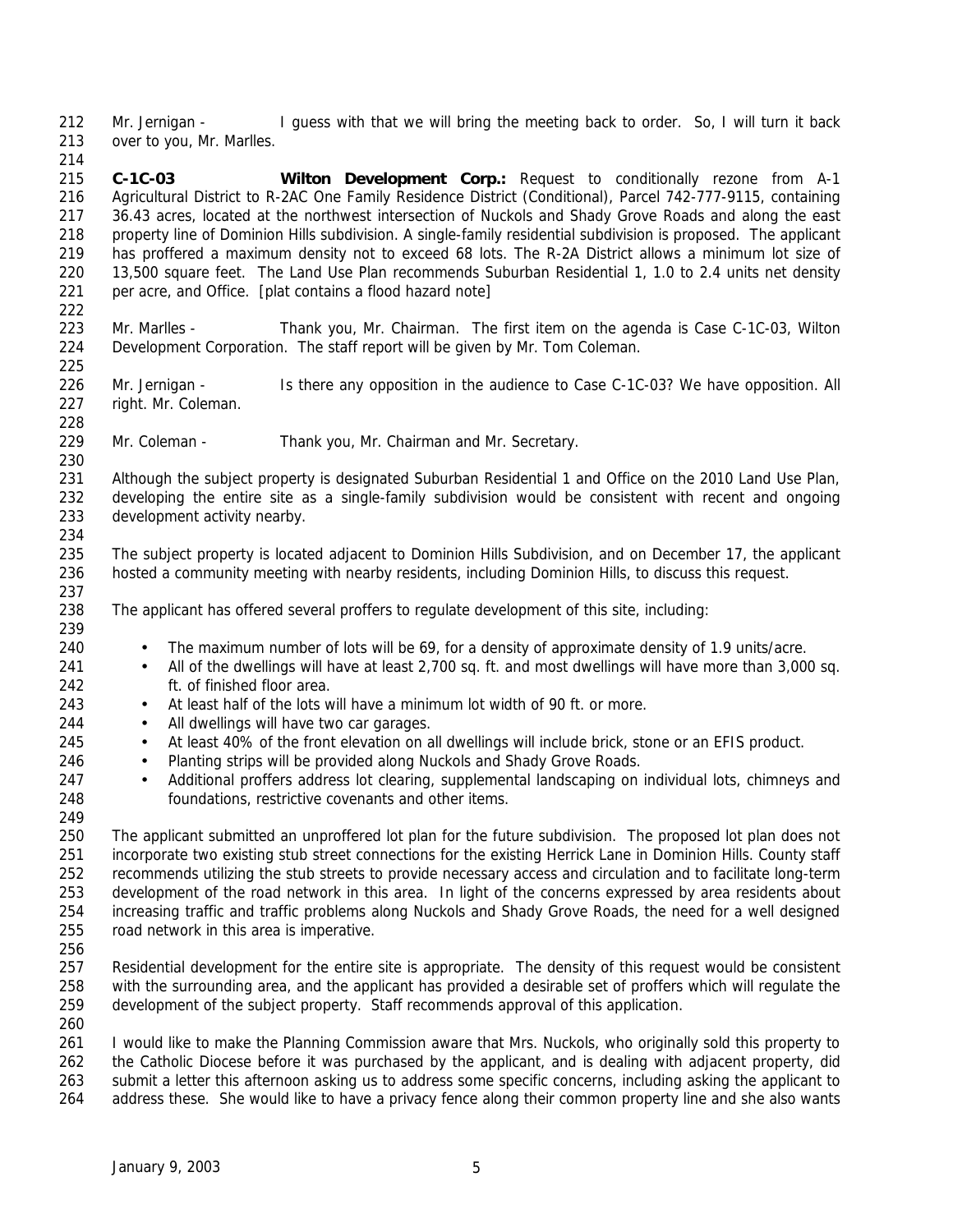to make sure that the design of the subject property occurs in a way, which would not inhibit the ability of her or the future owners of her property to develop that adjacent property.

268 I would be happy to answer any questions.

270 Mr. Jernigan - Are there any questions for Mr. Coleman from the Commission? Mr. Taylor, would you like to hear from the applicant?

Mr. Taylor - Yes, sir, I would, if he is available.

275 Mr. Henry Wilton - Mr. Chairman and members of the Commission, for the record my name is Henry Wilton and I am representing Wilton Development tonight. We are proposing an R-2A single-family subdivision on 36 acres, that was originally purchased by the Catholic Diocese.

279 Mr. Jernigan - Hank, excuse me one second. Mr. Secretary, would you explain the 10-minute rule, please?

 Mr. Marlles - Yes, sir. Ladies and gentlemen, when there is opposition to a case, it is the Planning Commission's policy to provide 10 minutes to the applicant to make his presentation. The opponents for a case are also provided a total of 10 minutes. The 10 minutes for both the applicant and the opponents does not include time responding to questions from the Commission. The applicant is also able to set aside some time for rebuttal. Mr. Wilton, would you like to do that?

Mr. Wilton - Yes, sir. Three minutes.

Mr. Marlles - Three minutes, OK. And with that we can proceed.

Mr. Jernigan - I am sorry, Hank, but I had to get that out of the way. I apologize.

294 Mr. Marlles - With that we can proceed.

 Mr. Wilton - The request is consistent with existing development in the area, and the same zoning classification as Dominion Hills Subdivision. After looking at many alternative development plans, it was decided that this was going to be a high-end subdivision single-family development or community and it was best suited for the site. To give you an idea, the houses will start at about half a million dollars and go up. And this is consistent with our other development there, the Estates of Hampshire development on the other side of the street where houses and contracts are being written in excess of \$600,000. We reviewed the proffered conditions in the adjacent subdivisions, Dominion Hills and Shady Ridge, and developed our proffers to be even more restrictive than the adjacent neighborhoods. Our density is 1.9. The Dominion Hills density is 2.1, and Shady Ridge density is 3.11, so again, our density is lower than the adjacent community. We have added quality assurances to the development, including all of the dwellings have two-car garages, a minimum of 40% of front elevation shall be brick, stone or EFIS, deluxe landscaping package, 25 year dimensional shingles, irrigated and sodded front and side yards with each dwelling.

 The County staff has recommended a connection between Dominion Hills. We met with the Dominion Hills people and other interested parties on December 17 and we are in support of the Dominion Hills Subdivision that a connection should not be made between the two subdivisions. Obviously, this decision would come back before this body at the time of subdivision review.

 We have a new layout because it doesn't show the connection. It is under, what you saw before you was the design of our entrance coming in off of Nuckols. But again, a lot of these issues and a lot of the issues that I am going to talk about in reference to Ms. McSwain are subdivision review issues that will be decided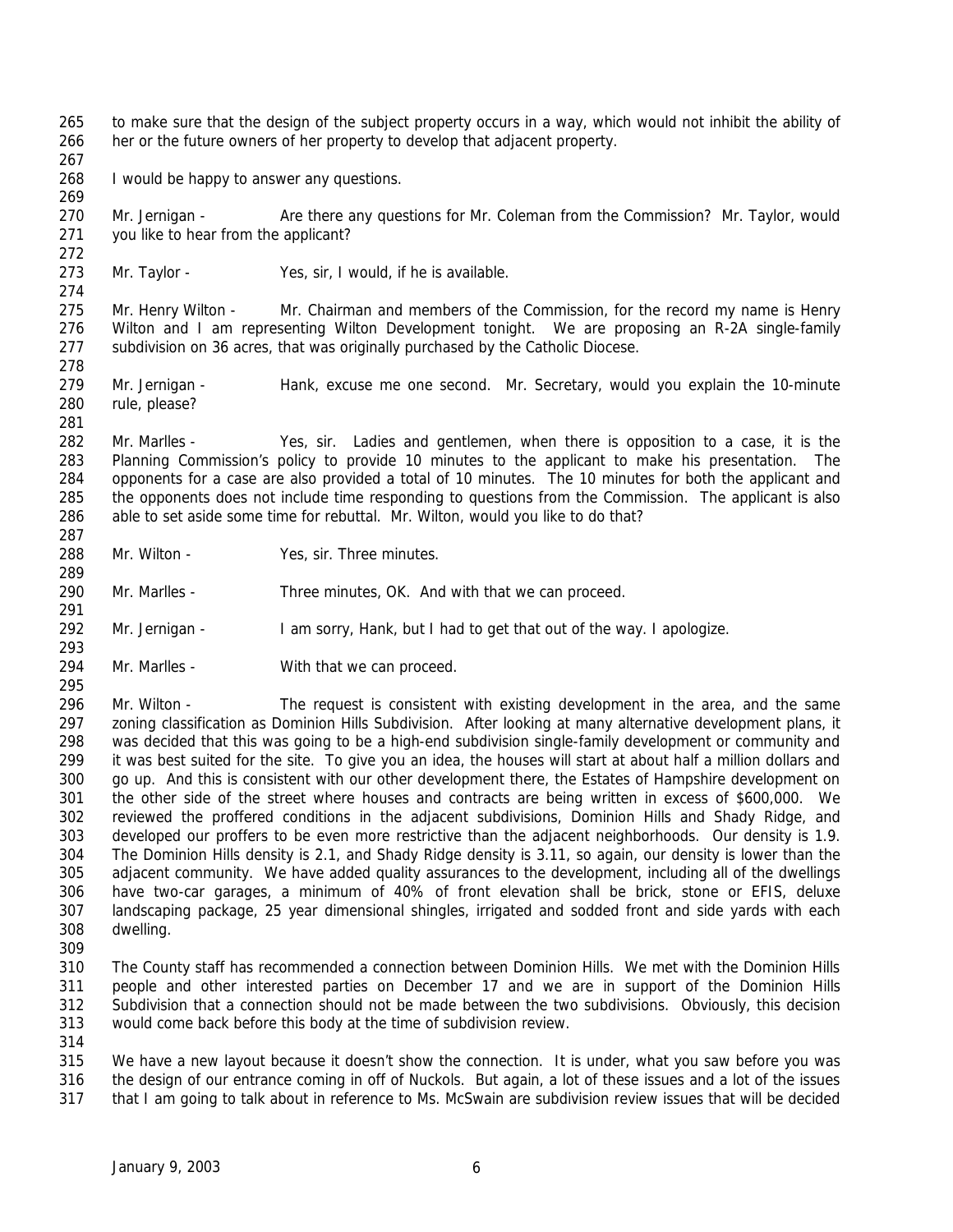at the time of POD review or subdivision review. But we do support the Dominion Hills as far as not putting a connection between the two, but again, it is up to this body and we will be back to you to discuss that.

 We have two points of access, obviously we don't need a third point of access. Since the development is consistent with the existing development in the area, and we have provided assurances that this will be a quality development, we request that the Planning Commission approve this request. In reference to the comments, and we just received this letter late this afternoon, and we have been working with Ms. Nuckols' 325 attorney, and she was  $-1$  believe she was at the meeting on the 17<sup>th</sup>, and I understand her concerns. I 326 think some of these issues were actually promised to her by the Catholic Diocese, but again, these issues, I think, refer more to the subdivision review process than the zoning application. Certainly, landscaping, the fencing issue, she wants a three-board fence. I would be amenable to proffering a privacy fence, because 329 again, most of these people will probably have privacy fences in their back yard. The white board fence, and again, we will speak, we will arrange another meeting with Ms. Nuckols. We asked if they wanted to meet prior to this meeting, and all we got was this letter to date, and we have been working with her attorney over a number of weeks here. So, the issues, we will address the issues again. Some of these things were promised by the church, and I think we will work through these issues again at the time of POD review or subdivision review.

 She also speaks in regard to, her attorney speaks in regard to access onto Shady Grove Road, which is our second point of access, and obviously the traffic people will review that, is that a safe access or is that not a safe access at the time of subdivision review.

 The other issues, the stub road, certainly we are going to go ahead and stub road so that she can use the stub roads for the development of her property at the time when she wants to develop her property. So, certainly, we will cooperate and again, we actually haven't proffered this, because we want to be as flexible as possible. We will work with your staff in coming up with a plan that works, obviously, for her, and for us, too. The only other issue here, I think, is the water, and as far as contamination, and obviously the County is not going to let me contaminate her water source, so again, these issues are, I think will be taken care of at the time of plan review and come back before this body to discuss those issues of stub roads and so on. In regard to that, if you have any other questions, I will be happy to answer them. 

 Ms. Ware - Mr. Wilton, you mentioned some proffers that aren't reflected in the staff report. You said a percentage of brick and two-car garages. 

| 352 | Mr. Vanarsdall - | What is the date of the proffer that you are reading from?                     |
|-----|------------------|--------------------------------------------------------------------------------|
| 353 |                  |                                                                                |
| 354 | Mr. Wilton -     | It says 1/02/03 with ours.                                                     |
| 355 |                  |                                                                                |
| 356 | Mr. Jernigan -   | Ours says 11/25/02.                                                            |
| 357 |                  |                                                                                |
| 358 | Mr. Wilton -     | OK, because we offered to do that.                                             |
| 359 |                  |                                                                                |
| 360 | Mr. Marlles -    | Mr. Taylor, do you have the up-to-date one?                                    |
| 361 |                  |                                                                                |
| 362 | Mr. Wilton -     | The one that says January 2, 2003.                                             |
| 363 |                  |                                                                                |
| 364 | Mr. Taylor -     | I am not sure that I do.                                                       |
| 365 |                  |                                                                                |
| 366 | Ms. Ware -       | We need to look and see.                                                       |
| 367 |                  |                                                                                |
| 368 | Mr. Taylor -     | The ones that I have are dated, with the packet the ones that I have are dated |
| 369 | November 25.     |                                                                                |
| 370 |                  |                                                                                |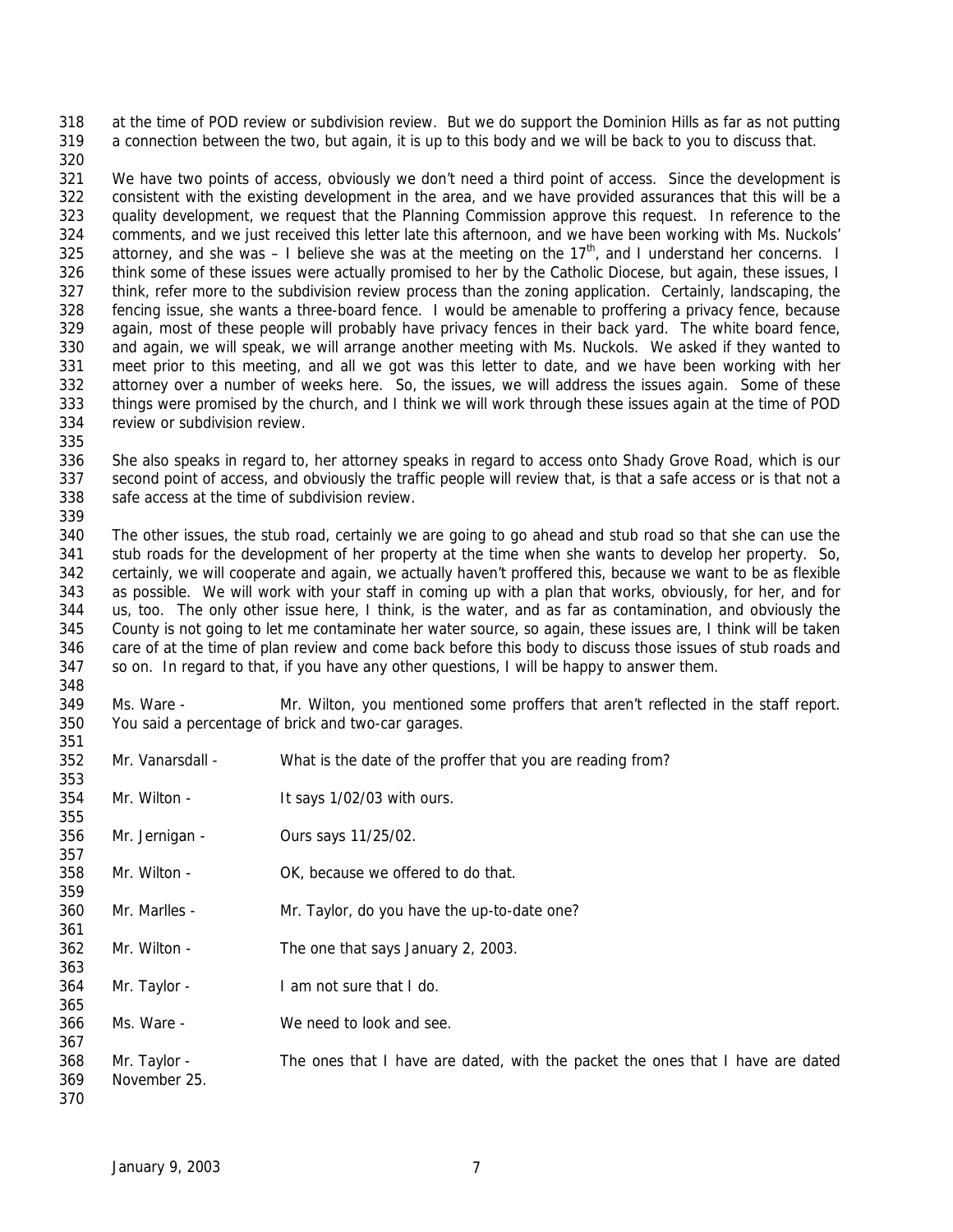Mr. Vanarsdall - Do these address most of the issues that staff raised, Mr. Wilton? Mr. Wilton - Yes, sir, and I think the staff comments are coming in reference to these proffers. Tom, isn't that right? You reviewed the proffers. I mean that is why they support the case. Mr. Coleman - You do have before you a black lined copy of the proffers, and all of the black lines do address concerns that the staff raised in the staff report. 379 Mr. Vanarsdall - Do the people here tonight in opposition, do they... Ms. Verna - They have the latest version of the proffers. They were sent the latest version of the proffers and were also sent a layout. Mr. Taylor - The date of the latest proffers – is that December 30? 386 Mr. Wilton - Well, December  $30<sup>th</sup> -$  if the black lines are on there are the changes we made to the proffers that are evident in the actual proffers we submitted on January 2, 2003. So, they actually tracts the revisions that the staff requested of us and we made. 390 Mr. Taylor - The black line of December  $30<sup>th</sup>$ ? Mr. Wilton - And that shows you where we again adjusted the proffers according to the staff. Mr. Jernigan - Can you come up and speak so we can get you on record? Ms. Verna - My name is Sandra Verna and I work for Wilton Development Corporation, and actually the neighborhood was sent the latest set of proffers, which is dated January 2, 2003. Mr. Taylor was sent the latest set of proffers and the new layout was sent to the entire neighborhood. The black line was presented to Tom Coleman with the understanding that the Planning Commission would all get a copy of the black lined and the revised proffers prior to this meeting. If that wasn't the case, I would have certainly sent everybody the revised proffers. But basically the revised proffers were based on the staff's recommendation in the staff report, and I worked with Tom to make sure that we addressed all of their concerns. Would you like for me to go through those? I mean that might… 405 Mr. Taylor - I think I have them now. Does everybody have the December 30<sup>th</sup> blackline? Ms. Verna - Basically what we did was we added the quality assurances that Tom wanted or recommended in the staff report, the sodded yards, the two-car garages, the 40% brick. We did some more specifics and the lot clearing proffer to make sure that we weren't just talking about trees but trees of 6 inch caliper, driveways, sidewalks, and the other things that we added in the proffers, which he recommended that we add curb and gutter, which we did. He recommended that we add additional trees, because the site does not have a lot of trees on it, so that there would be trees added to lots that didn't have trees on them. And then we also added the planting strip along Nuckols Road, even though it is a County requirement that you do have a setback, you do have a planting strip to make sure that is the same quality as the rest of the planting strips along Nuckols Road with sod and irrigation. We also added the 416 proffer about the cemetery screen and...any questions? Mr. Vanarsdall - Ms. Verna, are the two-car garages going to be front, side or a mixture? Ms. Verna - We did not proffer where they would be located on the house. We just proffered two-car garages. I think that would be left to the flexibility of the size of the lot.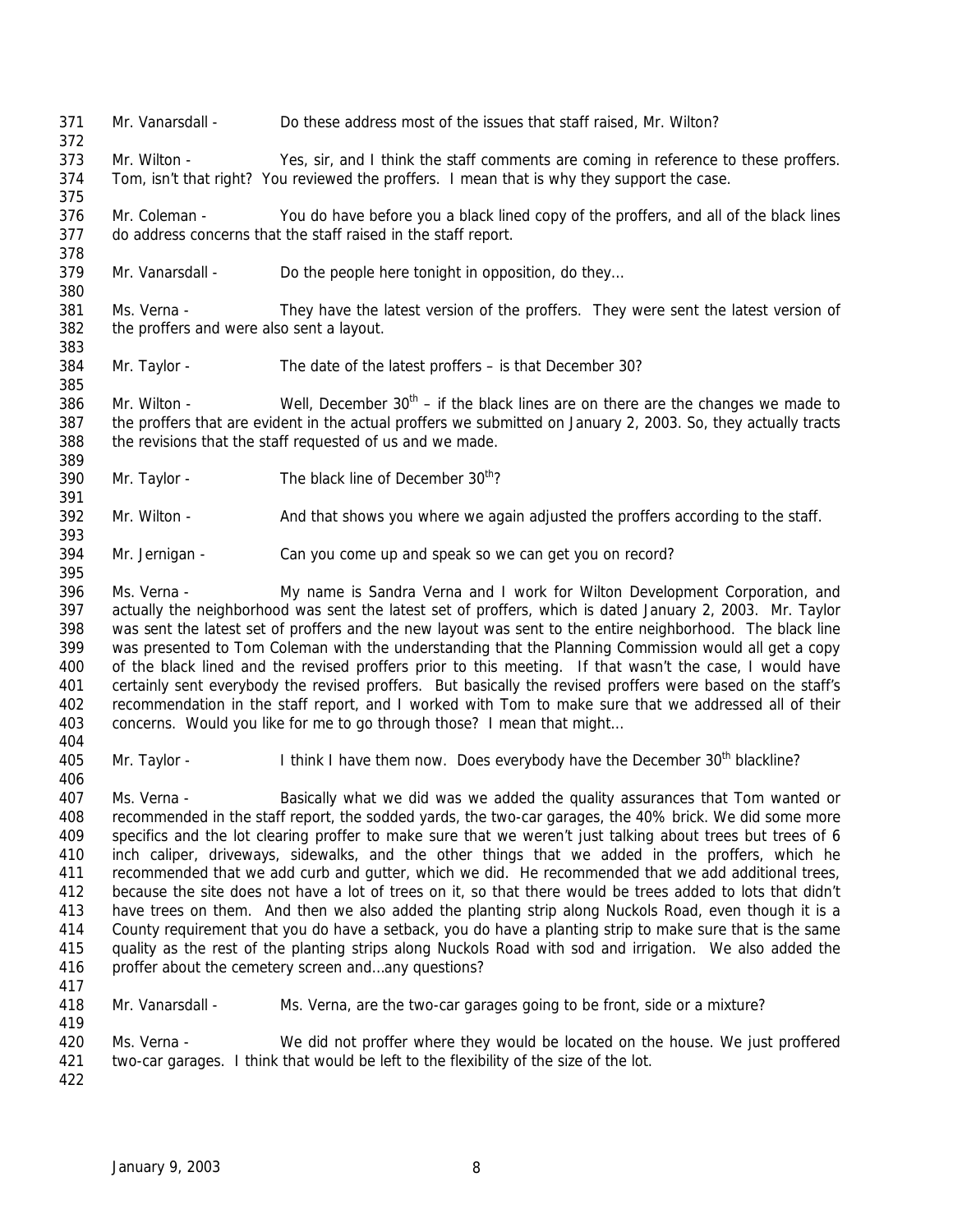Mr. Wilton - A front load garage for a half a million-dollar neighborhood you probably will not 424 see any. But we haven't proffered that.

- 426 Mr. Vanarsdall I just wondered. Thank you.
- 428 Mr. Jernigan Are there any other questions from the Commission?
- 430 Mr. Taylor Not at this time.

 Mr. Jernigan - All right. We thank you. We have opposition. Young man, would you come up to the front, please? How are you doing? Go to the podium and state your name and address please.

- 435 Mr. Trevor Dickerson I am Trevor Dickerson and could I just hand this in. I am not much of a speaker.
- 437 Mr. Vanarsdall What is it? A petition?
- 439 Mr. Dickerson It is...

 Mr. Vanarsdall - Send it on up here and we will give it to the secretary. Did you all get his name? Thank you.

 Mr. Jernigan - Did you want to speak young man or did you just want to bring that up? OK. Thank you. Is there anybody else in opposition? OK. Come on up. We just have one other gentleman. Is that it? OK.

 Ms. Claudia Nuckols McSwain - My name is Claudia Nuckols McSwain and I am here representing my mother, Peggy Gilliland Nuckols. You did receive a letter from her attorney today outlining some of my mother's concerns about the proposed development and I would just like to reiterate those for you if I may. As has been stated, my mother was promised certain considerations when the property was sold to the Catholic Diocese about two years ago. And we are very interested in maintaining assurance that my mother's property be kept in the same position or state that it is in right now. With regard to a maintenance fence, or a fence around her property line, to separate her property from the proposed subdivision, my mother has thought long and hard about a privacy fence, and she really does not want a privacy fence around her property line. She feels that over time it will become unsightly and I have privacy fences in the neighborhood that I live in and they do require some maintenance, and my parents are older and cannot provide that maintenance. So, that is why we are recommending a maintenance-free fence to go around her property.

 We also are very concerned about the proposed entrance to the subdivision off of Shady Grove Road. If any of you have traveled that corridor, you know that Nuckols and Shady Grove Road are heavily traveled. There has been a lot of development out there in adding 68 or 69 homes to use Shady Grove Road as a method to access these homes will just increase that traffic dramatically. The intersection of Nuckols and Shady Grove, in my mother's opinion, is already very dangerous and we have frequent accidents at that point, and we would much prefer to have the entrance to the subdivision off of Nuckols Road rather than Shady Grove Road. We are also concerned, naturally, about the value of my mother's property. She has about 25 acres remaining and upon her death, should we need to sell that property to settle her estate, my mother would like some assurances that the value of her property will not be diminished because of things, such as subdivision road or a main entrance for a subdivision right on Shady Grove Road, that might prevent her from having a subdivision put in her property after her death. She is concerned about the stub road issue, and that was discussed at length at the December 17 meeting that was held by Wilton. If the 473 stub roads in Dominion Hills are not used, we have no assurances that the stubs roads in the Covington Subdivision will be used when my mother's property is developed, and in order to maintain the value of her property, we believe that the stub roads should be used for their intended purposes. My mother has a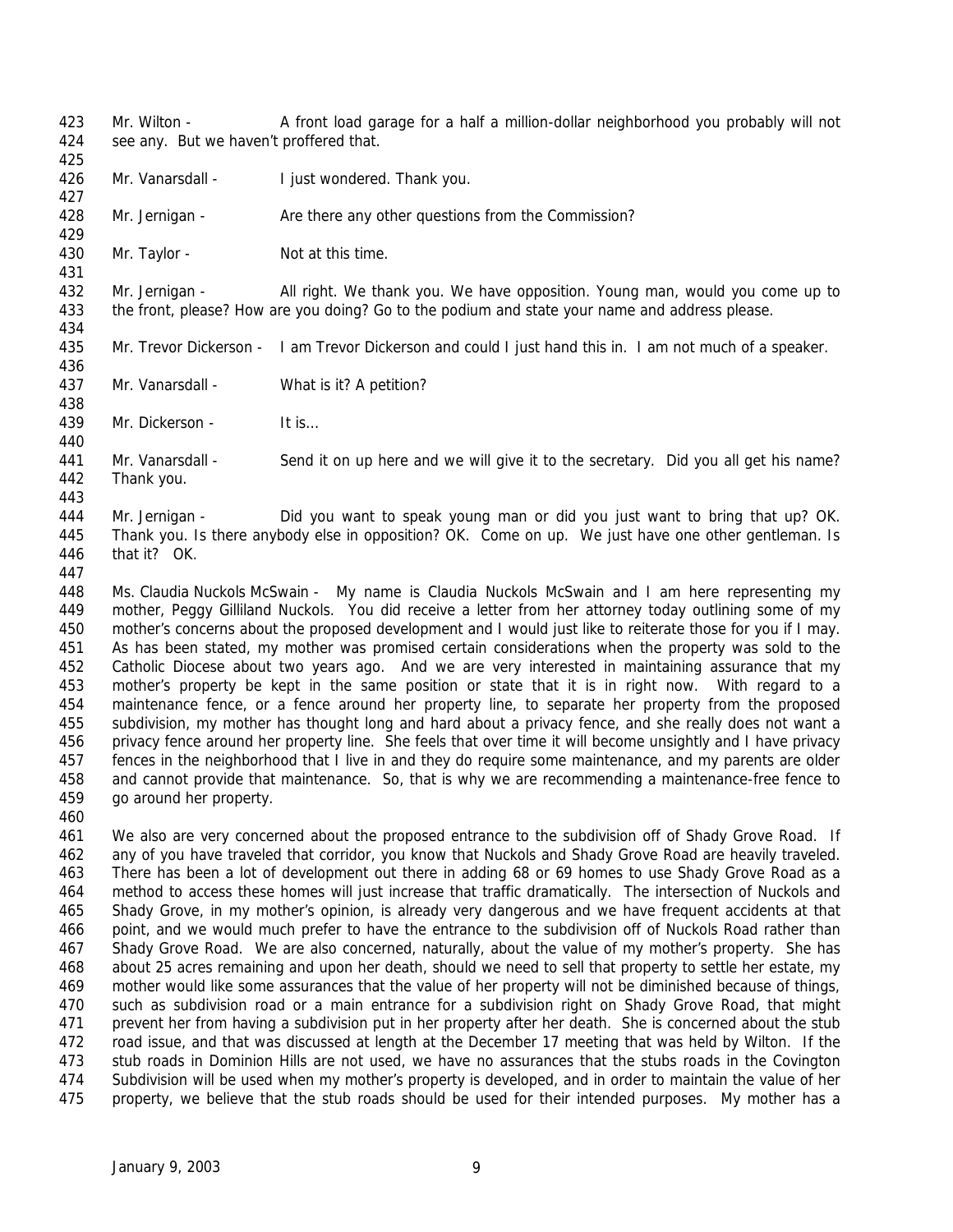natural spring on her property that she uses for all of her water, and while I am sure that nothing would be done intentionally to contaminate that water supply, when a subdivision is built certainly there is disturbance of the land that feeds into that natural spring potentially, and we are concerned that her water 479 supply could either be depleted or contaminated or something, so that it is not suitable for her to use. Her home is a fair distance off of the road and, of course, she would need access to County water, and to run a County water line from Shady Grove Road to her home would be very expensive. So we are interested in protecting her from that out-of-pocket cost. There are two ponds located on my mother's property. One is about an acre and the other is smaller, and it does cause us some concern to have a subdivision so close to my mother's property because there is, of course, danger there when you have ponds on your property. So, we are interested in ensuring that whatever fencing and shrubbery buffers are put in place will help deter folks from being enticed to go over and put a fishing line into the pond and see how big a bass they can catch.

 There are other items that my mother's attorney is discussing with the Wilton Company and we look 490 forward to resolution of those items. That is all I have.

 

Mr. Jernigan - Are there any questions from the Commission for Ms. McSwain?

 Mr. Archer - Ma'am, you mentioned some items that had been agreed to prior to now between your mother and the Diocese. Have these items been addressed to this point? 

 Ms. McSwain - That is what we are seeking through this letter and through my mother's attorney working with Wilton Company. Yes.

500 Mr. Archer - So, you are in the process of...

Ms. McSwain - We are in the process of trying to get those items resolved.

504 Mr. Archer - OK. Thank you.

 Mr. Taylor - I think part of the question was "Had all of these points been discussed with the Diocese at the point of the time of the sale to the Diocese." I mean, for instance, are these now in effect by some provision of contract that your mother has or are these just things that she has realized within those last few years that need to be included.

 Ms. McSwain - Some of these things, I believe, were in the contract that was held with the Diocese. Other things, when the property was sold, it was sold to be a school, and the school was going to be situated on one end of the property and athletic fields and so forth were going to be on the back end of the property, and they worked long and hard to insure that my mother's home and the view from her home was not obstructed in any way. So some items have arisen since the use of the land has changed. This fencing was included in the Catholic Diocese contract, for example. So, there are things that were in that, but because of the change in land usage, other items have cropped up.

 Mr. Taylor - For instance, I have been out to the site and it is a beautiful site. And I understand it also has the historical ancestral home on it, and the cemetery, which are things that any developer is going to have to work around, but I wasn't sure exactly about the water features. The other question that I had was the entrance that you have now, I believe your Mom's house comes off of Shady Grove Road, does it not?

| 524 |               |                                   |
|-----|---------------|-----------------------------------|
| 525 | Ms. McSwain - | Yes, it does.                     |
| 526 |               |                                   |
| 527 | Mr. Taylor -  | She would continue that entrance? |
| 528 |               |                                   |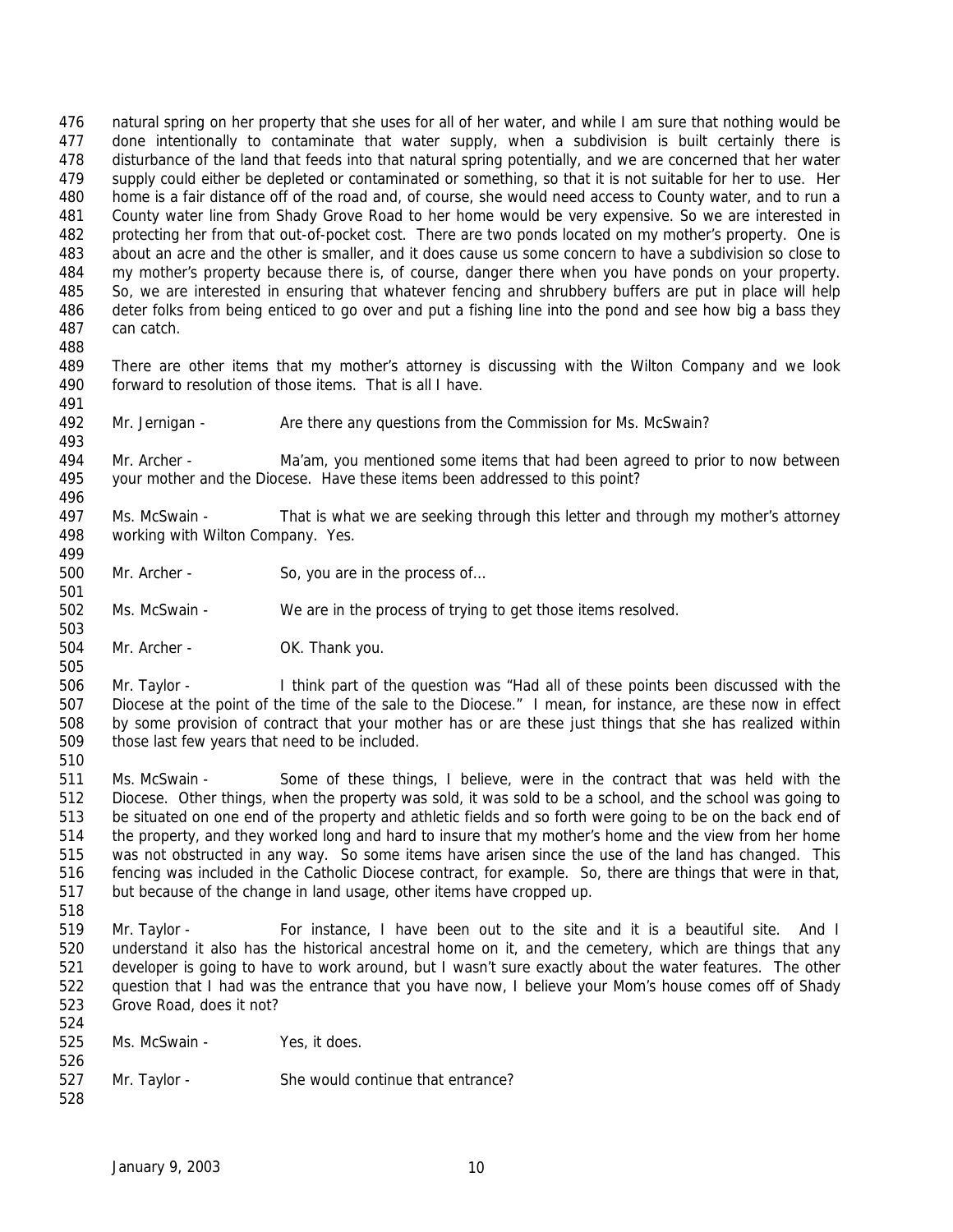Ms. McSwain - She would continue to use her existing driveway. Mr. Taylor - But your point is any additional entrances into the property, you would appreciate it if Mr. Wilton could arrange them to come in off of Nuckols, directly. Is that true? Ms. McSwain - That is what my mother's desire is. Mr. Taylor - Because I think our roads people are going to be looking for two sets of access, two means of access, and it is a question of whether we put one on Nuckols and the other on Shady Grove, or whether we would have to avail ourselves of the neighboring communities. 540 Ms. McSwain - Right. 542 Mr. Taylor - Dominion Hills access point, and I know that people from Dominion Hills really aren't too enthusiastic about having additional traffic bleed through their development. I am sure we will hear from them later. But, did the Catholic Church, what did they do with the historic nature of the site and the school and the cemetery? Did they have any plans for that that you know of? Ms. McSwain - I know that there were plans to do protection, of course, of the cemetery in terms of fencing and that type of thing. The cemetery is on my mother's property, so that was going to be protected. Mr. Taylor - And I understand that the original structure, the Civil War Era family home is on your property, too, and that is not affected by this. Ms. McSwain - No. The home, the two-story home, that is the Nuckols' home, is on the property that Mr. Wilton is proposing developing. Mr. Taylor - OK. Thank you. I didn't realize that. That is all the questions I have. 559 Mr. Jernigan - Any other questions from the Commission? All right, we have one more speaker. How are you, sir? Mr. Clyde Walker - All right. My name is Clyde Walker and I live at 11752 Herrick Lane in Dominion Hills. We are adjacent to the property. A couple of issues, not really proposals, per se, but one, we are in agreement not to connect the neighborhood with this neighborhood, because the excess traffic would be more. Children play on that road, and we know at that end of that neighborhood if it was an access through our neighborhood, it is going to cause more cars more traffic and nobody in their neighborhood would ride up to the Nuckols Road entrance. They would be cutting through ours, since we have the entrance that goes in both directions on Nuckols Road, so we are in favor and agreement with the Wilton Properties of not connecting the neighborhood. But a concern we have is that our property backs up to a wetlands area on that property, the part that is not having any houses built on, and our concerns are that the water flows into a drain and on our property. So, our concern is how the Corps of Engineers and how the developer is going to address that so that it is not taking too much water or causing too much water to come onto our property, so that is a concern there with what is going to happen. Mr. Marlles - Mr. Walker, if I could try to respond to that right now, at this stage in the development process, we are focused on the rezoning of the property and the use of the land. As the development process proceeds, the storm drainage will be looked at by the Department of Public Works. It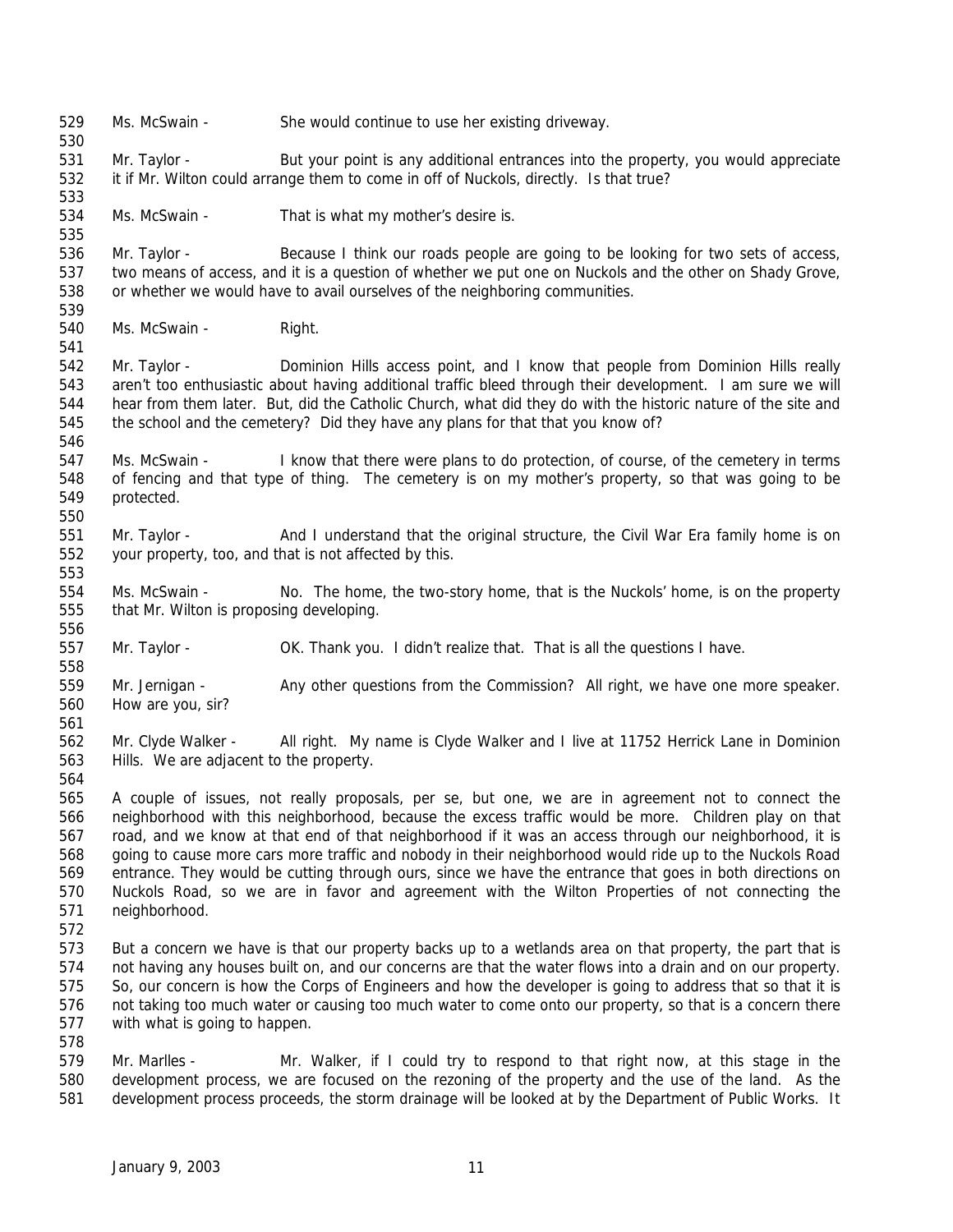will have to meet all of the requirements of the Department of Public Works, not something that the Planning Commission would look at this point, so it will be addressed. There are standards that will be used, and it will be looked at very carefully. 

Mr. Walker - That is all.

588 Mr. Jernigan - Any questions from the Commission?

 Mr. Taylor - Mr. Walker, if I could, while we are discussing it, because it is an issue that will have to be discussed because I know someone will, the staff will look for a secondary means of access, and I understand that you don't want to use the opening through Dominion Hills, and I also understand that Ms. McSwain doesn't want the access over on the Shady Grove. Somewhere in here, between those two roads, I think the roads people are going to look for an alternative, and I as I have looked at the area in the neighborhood, would you tell me how many people are now in Dominion Hills? How many houses are there?

Mr. Walker - Sixty-eight lots, I think. About the same as what is going to be proposed.

Mr. Taylor - Sixty-eight?

Mr. Walker - Is that correct? Sixty-nine.

Mr. Taylor - OK, thank you. That is all I want to know.

 Mr. Jernigan - Any other questions? Thank you, Mr. Walker. As Mr. Marlles said, I think that most of these…would you come up to the podium please and state your name. There is about 3 and a half minutes left.

 Mr. Paul Newell - My name is Paul Newell and I am president-elect of the Dominion Homeowners 611 Association. When we met on the  $17<sup>th</sup>$  of December, one of the main concerns was traffic flow in the community. I think that is possibly one of the reasons the secondary entrance on Shady Grove was incorporated into the revised plan. It is my understanding that there will not be a median break at that intersection and anybody attempting to get to Innsbrook or to 295, if there is not a means to access Shady Grove Road, will have to turn north and make a u-turn at an existing area where there is no left-hand turn lane at a median break and there is currently construction in the Hampshire Estates and in the morning when I am leaving, the construction people are coming. They block one lane of the road. You've got people coming up the hill from Wyndham. It is a very dangerous intersection and our concern being that if nothing is done at the entrance to the new community, it is going to create people coming up and making a u-turn, and if it is connected to Herrick Lane on the, I guess northern side, terminus, people will be coming through our neighborhood to make an easier left-hand turn out of that neighborhood as opposed to having to come up and make a u-turn. If you live there and take a look at the road system, that was one of the concerns that has been expressed. Of the homeowners that responded to our request for comments, only one homeowner supported the road being connected. The other 14 people that responded did not want the road connected to the new subdivision.

627 Mr. Vanarsdall - How many wanted it connected? 

 Mr. Newell - Only one homeowner indicated they wanted the road connected to the new proposed development and the concern basically is how it would exit to 295 from this development, if there is no access to Shady Grove Road and there is no median break on that road. The only alternate is either to turn north and make a u-turn or then go up to Wyndham and turn at the light.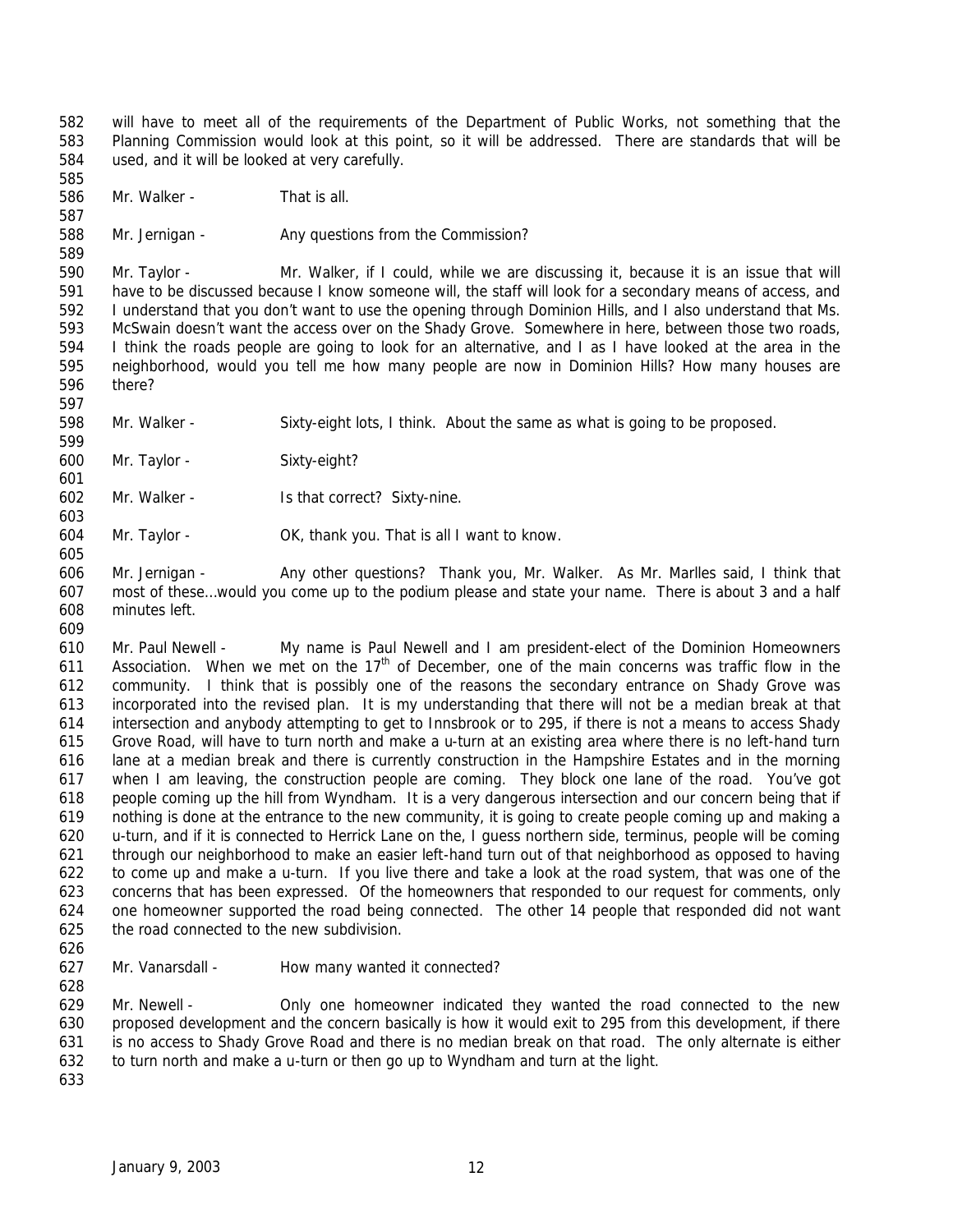Mr. Taylor - Mr. Newell, let me just make this clear to myself. Right now in the plan there is no median break at Shady Grove in the design stage?

 Mr. Newell - When we asked Wilton Development, there is no median break at the entrance to the new proposed neighborhood. So, anyone heading south towards 295 would have to make a u-turn to come back at Shady Grove, and anyone exiting the neighborhood would have to turn north and then make a u-turn to head back towards 295.

642 Mr. Taylor - And you are feeling that that is basically clumsy?

 Mr. Newell - It is extremely dangerous because there is no left-turn lane at the median break for Dominion Hills to turn even into the new Hampshire Subdivision, and as I said, now you have construction traffic stopping and blocking the left-hand lane, waiting to turn across the road.

 Mr. Taylor - In looking at the two alternatives to a second access, the one on Shady Grove to me is perhaps the most attractive, although I have been in your neighborhood looking at the design and looking at the arrangements and looking at this particular adjoining neighborhood as it is developed, I don't believe it is going to yield that many cars, and it occurred to me that actually opening that stub street to Dominion Hills to the new development, while I acknowledge that it will increase traffic in the Dominion Hills, I really can see that Henrico County Traffic authorities and the road people would really like those communities to join each other so traffic could flow, and would you state for me again the number of people for and against.

- Mr. Newell We had 15 homeowners respond to my request to comment, and 14 people were against connecting it to the proposed subdivision. Only one person supported it.
- 

Mr. Taylor - What were their primary reasons?

 Mr. Newell - Primary reasons were increased traffic and before the revised proffers were sent to 663 the people that attended the meeting on the  $17<sup>th</sup>$ , there was no access to Shady Grove shown on the original plan of development that was shown on the meeting in December. And the concern was the traffic coming through the neighborhood, to try to get out and head for 295 or Innsbrook from that corner.

 Mr. Taylor - So your feeling really is if we were able to put a median break on at Shady Grove at Nuckols, would you sense that the opposition to connecting the streets internally – is it your sense that that would be acceptable?

 Mr. Newell - I would have to ask the homeowners. I would think that would go a good deal to alleviating some of the concerns about the traffic. 

 Mr. Taylor - The issue out there, it is a new neighborhood and we don't have an established traffic pattern. And with that you get used to traffic patterns that just kind of pop out as the roads are built, frankly, and when you look at it from a neighborhood standpoint, sometimes when you see it and it is all connected, it actually flows better… as we look at it. But it may take some compound movements of going across, allowing Shady Grove to go across Nuckols and then trying to sway some of the people in the neighborhood who are opposed to that connection, that really there wouldn't be that much traffic and it would be a secondary means for emergency traffic, and we could work some kind of an arrangement out there. And that really would probably be the County's No. 1 view of it, because typically we don't like to have developments separate within themselves, because when emergency vehicles get in there they may be able to get in, but they have difficulty getting out. We can't get additional ones and it just makes emergency response that much more cumbersome. 

Mr. Newell - I understand.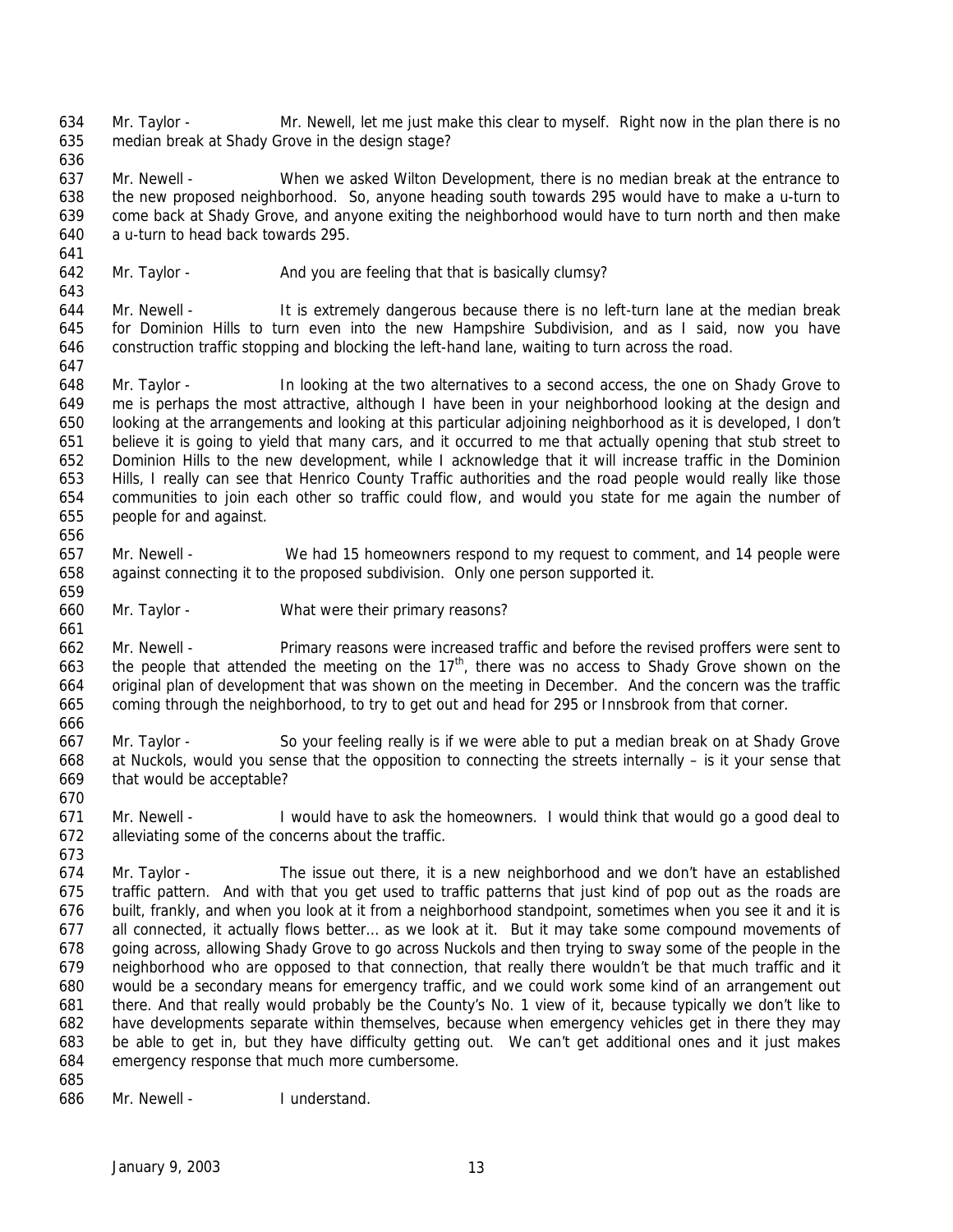Mr. Taylor - So I just want to thank you for your comments. Mr. Newell - Thank you. Mr. Archer - Mr. Chairman, can I get Mr. Coleman to come up and see if you can zoom in a little bit where these stub streets are supposed be. Mr. Coleman - Here is one of the stubs right here (referring to rendering). This is an existing stub right here (referring to rendering) and here is the other existing stub (referring to rendering). Staff would prefer this connection to continue. 700 Mr. Vanarsdall - What is that, Herrick Lane? Mr. Coleman - Yes, this is the north connection. 704 Mr. Taylor - Tom, you may want to take this in the entrance off of Shady Grove and... 706 Mr. Coleman - Here is Shady Grove. Mr. Archer - The reason I asked a question, Mr. Chairman, is that I am just wondering if everybody understands what the implications will be if we don't do the stub street as opposed to if we do, and I am basing that on Page 3 of the Staff Report which indicates Planning and Public Works Staff strongly recommend utilizing the adjacent stub streets to provide for necessary access and circulation appropriate for long-term development. Both stub streets will provide for the future development of the subject property and the 2010 Land Use Plan specifically recommends development adjoining existing stub roads be designed to provide through road connections. Then it says, "In light of the concerns expressed by area residents about increasing traffic and associated problems, the need for a well-designed road network in 716 this area is imperative." So, I don't know which direction we are going in. Are we moving away from that. It sounds like the report is saying "We need the stub streets in order to have good traffic circulation and at the same time, if we don't do them then we will decrease the traffic circulation." Mr. Vanarsdall - Can you shed some light on that, Hank? Or Sandy. 722 Mr. Wilton - Actually I think, obviously, this is going to be, the traffic engineer is going to tell us the best way to do it. Policy in the past has always been to connect subdivisions wherever possible, and this particular point, Mr. Taylor's point, obviously, I don't see too many people going all the way to the northern access if we did connect up there. They would probably come out and go Shady Grove and come out at Shady Grove right there (referring to rendering) if they are going to 295, instead of coming through their subdivision, if we open that. Again, what we did when we met with the adjacent subdivision, we did support the closing of that, but again, we all know that it comes back before this Board (sic), and until we see what the Traffic Engineer says, I think it is an open question. If he says it is going to be a lot safer, and almost all of that traffic is going to go to Shady Grove, then I think that it is up to the adjacent association to find that that is OK with them to support that plan of development the way that is. But, again, we did proffer the layout because of the concerns of everybody. Obviously, we will follow this body with what they decide, but again, until you find out what the Traffic Engineer says, I think we really can't say we are going to do it this way or that way. We will wait for your staff to come up with the recommendation that is the safest and best for everybody. 737 Mr. Jernigan - Thank you. 

739 Mr. Wilton - Did I answer your question?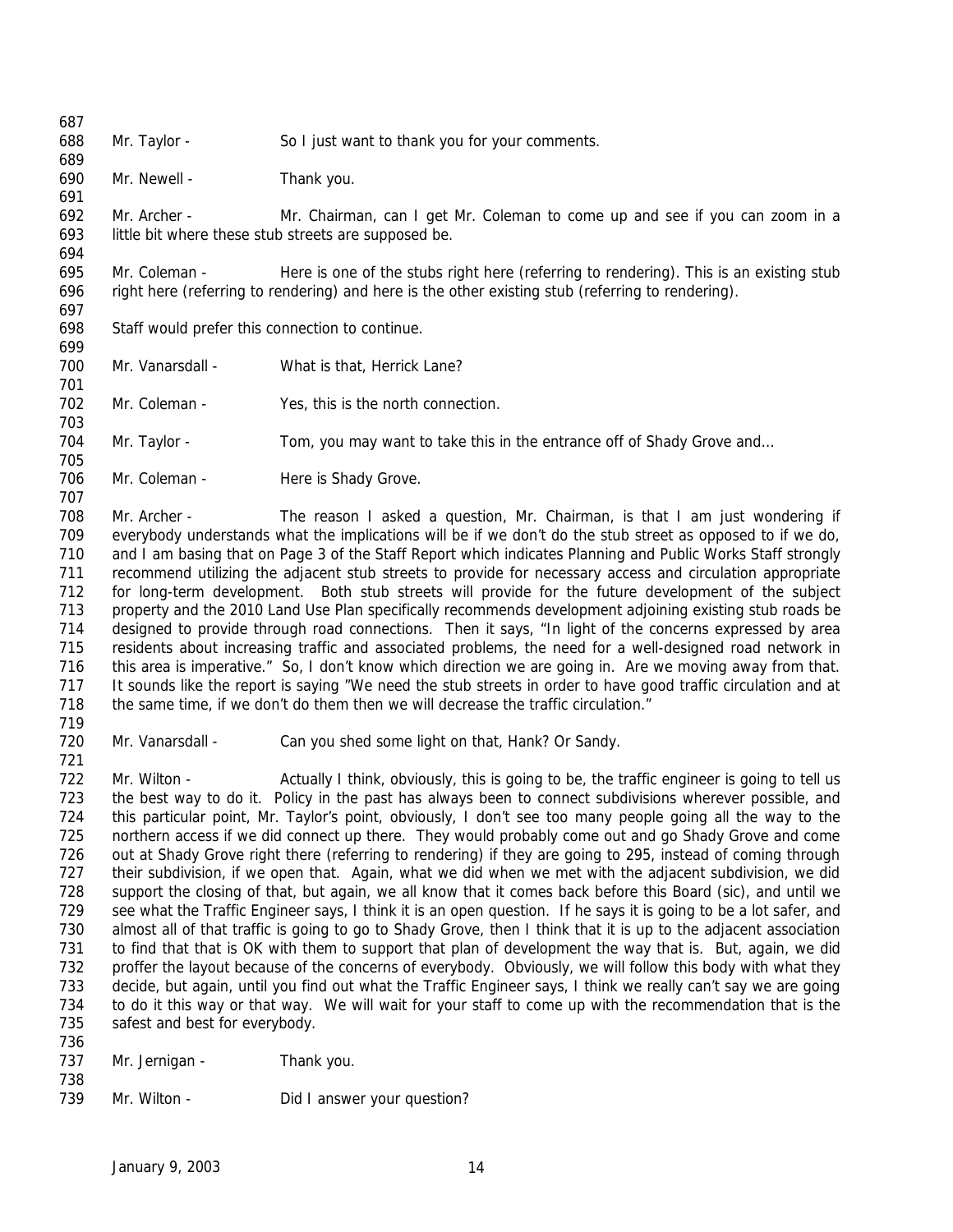Mr. Archer - I think you did partially, Mr. Wilton. I am looking at the staff map and it shows that Herrick Lane would leave the property on one side and go back into it on the other side, unless I am looking at it wrong, and I don't understand. I don't know why that would cause such a problem, because it seems like to me you are leaving your neighborhood and going right back into it, but I could be looking at it wrong. 

- Ms. Ware This looks like it is a road to nowhere.
- 749 Mr. Archer It does.

 Mr. Wilton - Exactly. I mean that should be like a temporary turnaround or something like that or a cul-de-sac. And that is what the County would, I think, make us do in that particular instance. We would actually make that into a cul-de-sac if we were going to stop that road. I think that is the way it would happen. 

756 Mr. Archer - At both ends.

 Mr. Wilton - I think that is the way it would happen, yes. Again, pushing the lower road through doesn't make any sense because it is too close to our access road, and it would be an unsafe situation, so that is why we decided to cul-de-sac the lower road and put two lots on there with the 761 Dominion Hills development. The upper access is...

Mr. Vanarsdall - You would cul-de-sac both ends of Herrick Lane?

 Mr. Wilton - Well, what we could do is, we've done this before a number of time, instead of having the stub road stop right there, and again, we don't want to …the Dominion Hills people, too. It would make it a cul-de-sac that looked like a finished road, that is a finished cul-de-sac in there, so that it does not look like a road to nowhere. Because that is where kids go riding their bicycles and everything, and they want to keep it that way. So, certainly, we can obviously go ahead and turn that into a cul-de-sac 770 with our development plan.

772 Mr. Archer - The only reason I asked the question and I am not, I don't understand the road network at this point. I am not trying to say I am for it or against it, but in looking at the particular concern that was put on it in the staff report, I want to make sure the residents come away with what is really best for them. And right now it might be a little too confusing for us to really know.

777 Mr. Wilton - I know, and we won't know until we really let the Traffic Department come up with their recommendation and we go back to your staff and hash it out, and we have already made a commitment to go back to the Dominion Hills people, obviously, before that POD review comes up.

781 Mr. Archer - Right. 

783 Mr. Wilton - And get a consensus and come to you with what we think is best after we have all of the information.

- Mr. Archer Well, I just want to make sure that before we act on this we make sure that it is in their best interests, because we don't want them to come back two years from now and go "Oops, we shouldn't have done that."
- 

790 Mr. Wilton - But I am not asking you to close any roads or anything at this point. And again, I think we've got to wait for that, but certainly, it does come back before this body, and I am sure that there is going to be a lot of discussion on it.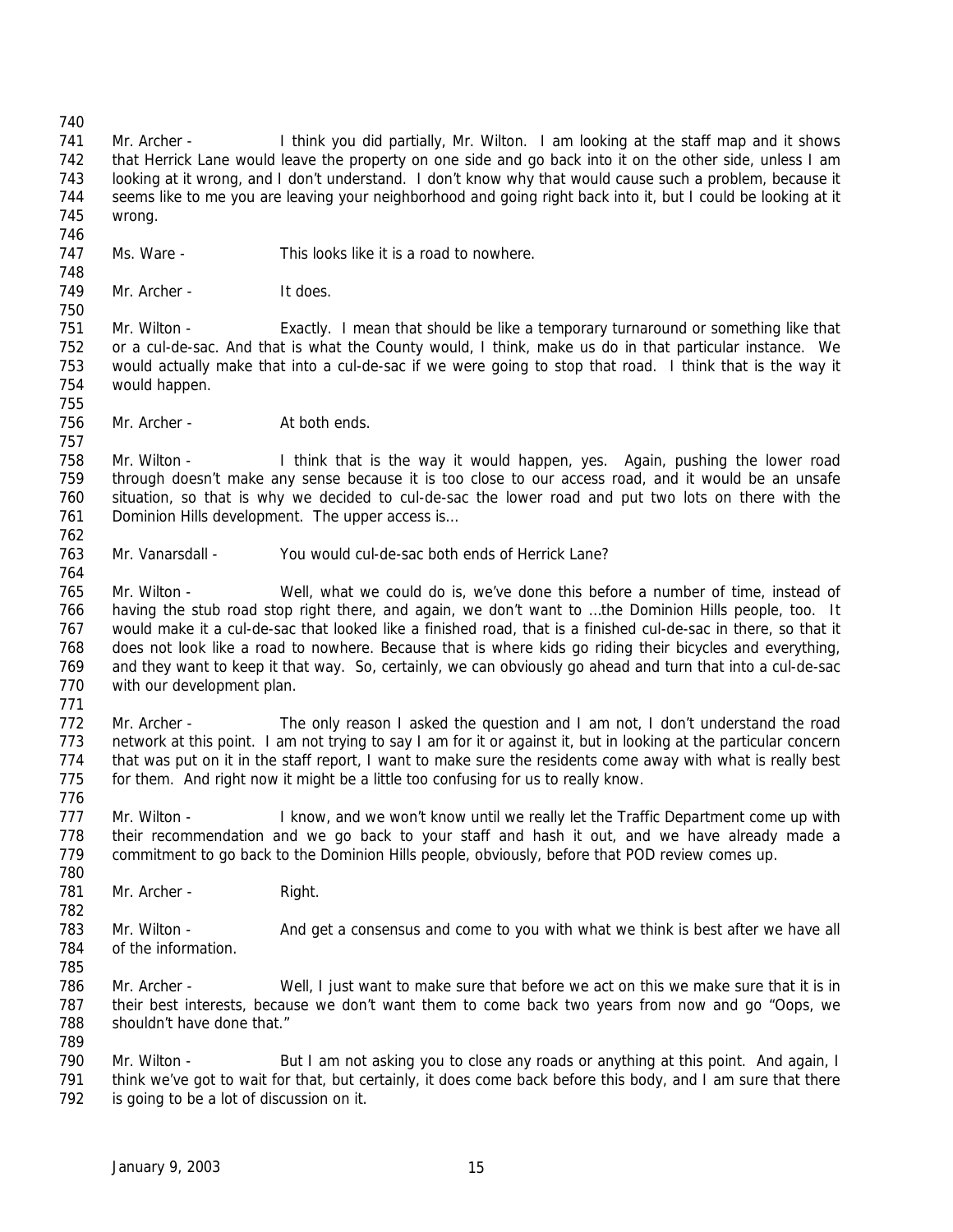794 Mr. Archer - OK. Thank you, Mr. Wilton.

796 Ms. Verna - Tom and I had already discussed this, and that is why we did not proffer any, there aren't any proffers talking about access on Nuckols and access on Shady Grove. We did not proffer the lay out. We did not proffer that we wouldn't have access to Herrick Lane. That would give us the greatest flexibility during the time of subdivision review. So, nothing is proffered, so we do have the flexibility. 

802 Mr. Archer - I think that is the way it ought to be right now until we really know. Thank you, Ms. Verna.

805 Mr. Taylor - I had one question. And that is, the issue that has come up in my mind of a median break on Nuckols Road at Shady Grove, and what you feel the County's policy would be to that, because I really think that would cause, that would help traffic flow measurably. 

Mr. Wilton - A median break in our entrance. Is that what you are talking about?

811 Mr. Taylor - A median so that you could go from one side of Shady Grove to the other.

813 Mr. Jernigan - Nuckols Road.

815 Mr. Taylor - **On Nuckols at Shady Grove.** 

817 Mr. Wilton - No, because, again we did the Estates of Hampshire, and we checked at that point when we, when Hampshire Subdivision, which is that one right there (referring to rendering), came up, we 819 tried to find out if we could get one at that point. Certainly we would have loved to have had one, but there 820 is one up at your next access point, and they are not going to go ahead, from what we understand, they 821 are not going to give us another cut between those two. It is just, is not enough space involved and, 822 obviously, it wouldn't be safe, but we would have loved to have had our median break right there where Hampshire comes out, but, and we asked about it, but there is no plan for that and the traffic people 824 weren't going to give it to us. So, we did look into that originally. That was a number of years ago.

826 Ms. Ware - I have a question concerning the farm issue and this map that we have in our staff report. The development runs around, I am assuming that the farm is what is located right here (referring to rendering).

830 Mr. Coleman - There are actually two Nuckols properties, there is a structure on the subject property and one is on the adjacent property. The one really mentioned in the staff report is actually on the subject property. 

 Mr. Vanarsdall - What she is saying is what is that in the middle? 

836 Mr. Coleman - That is a pond.

838 Ms. Ware - That is not part of Wilton properties?

- 840 Mr. Wilton No, ma'am. That is the Nuckols Farm. The existing part of the Nuckols Farm.
- 842 Ms. Ware There is a house actually on this property?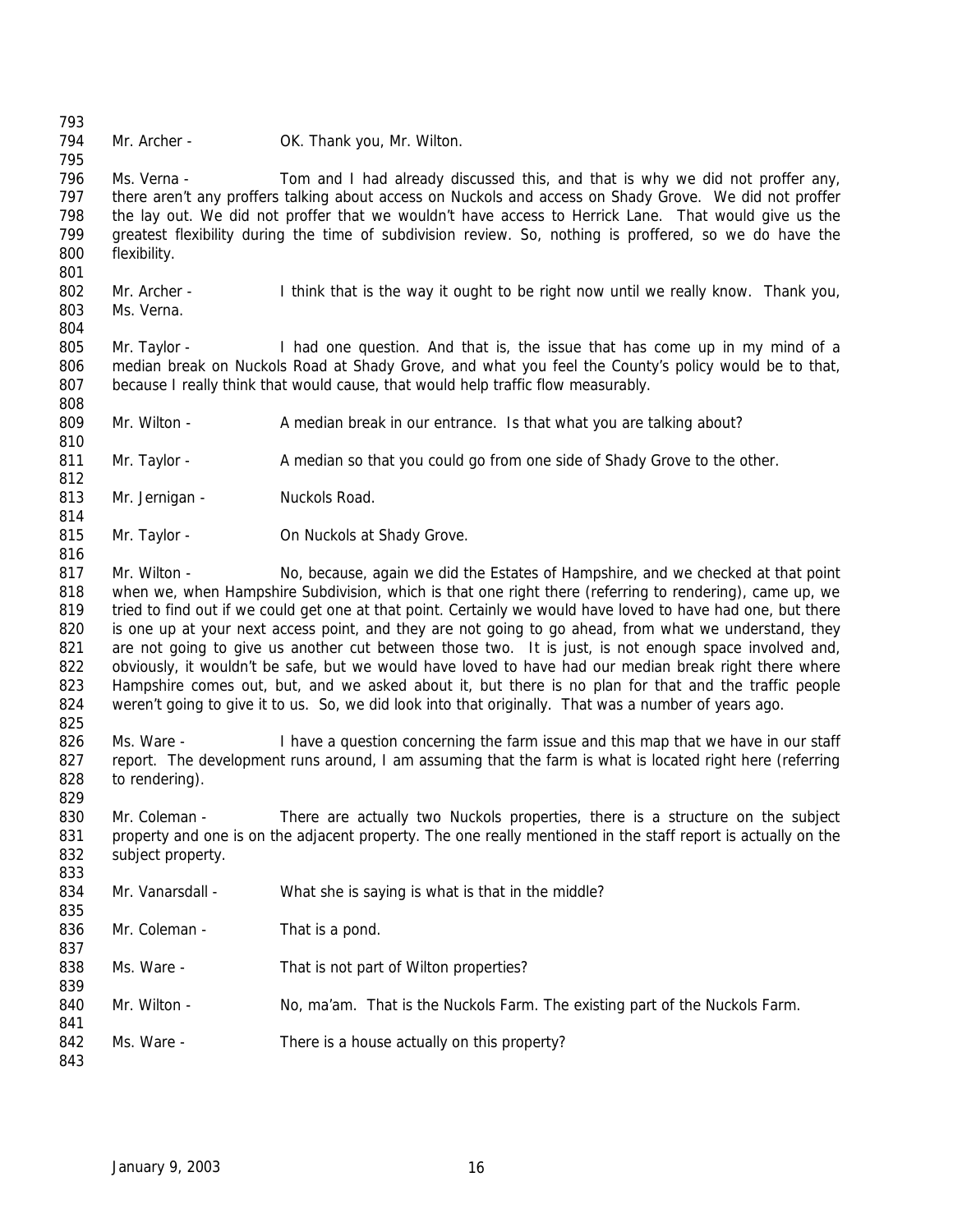844 Mr. Wilton - Right. There are two houses on the Nuckols property. We have got the older house on there, on the property our search is from the Diocese and then there is another newer home around the pond on that side of the property. 

848 Mr. Jernigan - OK, thank you. Mr. Wilton, you have four minutes left if you'd' like to make a statement.

 Mr. Wilton - Yes, just a couple of comments in regard to the Nuckols comments on the evaluation and so on, and these lots are \$120,000 lots. I have \$95,000 lots on the other side of the street, and there are \$625,000 houses on the other side of the street, so, again, my comment, my earlier comment 854 that these houses will start at over a half a million dollars as far as the value of the Nuckols property, I think 855 that the, and I think most anybody would, any real estate person would say building half a million plus homes next door to you probably is not going to hurt your real estate values. That is on the Comprehensive Plan to be developed residential, and I would like to develop that piece of property, 858 certainly. And laying out the stub roads for that development is what I am going to do, and the staff is going to work on it and we will be back to the Nuckols to discuss that, so when the time does come, if it ever does come, certainly we'd love to participate in the development. So I am going to go ahead and lay it 861 out so it does benefit the development, not just my property, but I will look towards developing if I can the Nuckols tract, too. So, the stub roads and the way we finalize them with the County will certainly benefit, I 863 think, the development of the adjacent property, because I'd like to develop that property. So, the only issue, again, most of the issues here that we talked about I will meet with the Nuckols again. Our attorneys have gone back and forth. The Catholic Diocese did not go ahead and tell me that there are other contractual arrangements that they had with the Nuckols. We will go ahead and certainly work with the Nuckols on as many issues as we can. But again, a lot of those issues will be plan of development issues or subdivision review issues that will come up a little later, but we will meet with them between now and the Supervisor's meeting and go over that and address their concerns per the letter. Again, the fencing issue, if we were going to put up, let's say, a three board fence, if that is what the Catholic Diocese said they would 871 do, most of the people in this neighborhood that would back up would probably put up privacy fences so that then you'd have a board fence against a privacy fence, and again, I said at one point during my 873 presentation that I certainly would consider putting a privacy fence along the way along there because most people do go ahead and fence their backyards. In that case if we put up, and say we did come to a resolution and we would put up the white board fence, well then you'd have right next to the white board fence you would have a privacy fence anyway. So, that is an issue we have to work out with the Nuckols. 877 I don't think that is an issue that we are going to work on here tonight. If you have any questions?

879 Mr. Jernigan - Any more questions for Mr. Wilton?

881 Mr. Taylor - Mr. Chairman, I think the opposition may have a minute or two left if there is anymore comment from there? I think there were a couple of people who had their hands up. 

884 Mr. Jernigan - Sir, there is no time left. I will tell you, for those of you that are not familiar with the process, all of the issues that have been brought up here do come back before this body through the 886 plan of development. The issue tonight is zoning, whether, and I don't believe that we have heard any opposition to the neighborhood itself coming in existence. It is just how it is going to be. So, basically, tonight this just gets the property straight for what it is going to be, and during the plan of development all 889 of the issues that were discussed here will come back. They will have met with you all before that period and then we will settle it out then. So, Mr. Taylor.

892 Mr. Taylor - All right. Well, looking at the comments and spending some time looking at what I consider to be a very beautiful and historic site, I recognize the sensitivity that we have to pay to the 894 development of this site. And as our Chairman indicates, normally as we advance from the zoning to the POD stage, many of the details that we have discussed are handled, but my first look at it is that residential zoning is appropriate for this area because I think it is in a wonderful area, residences seem to be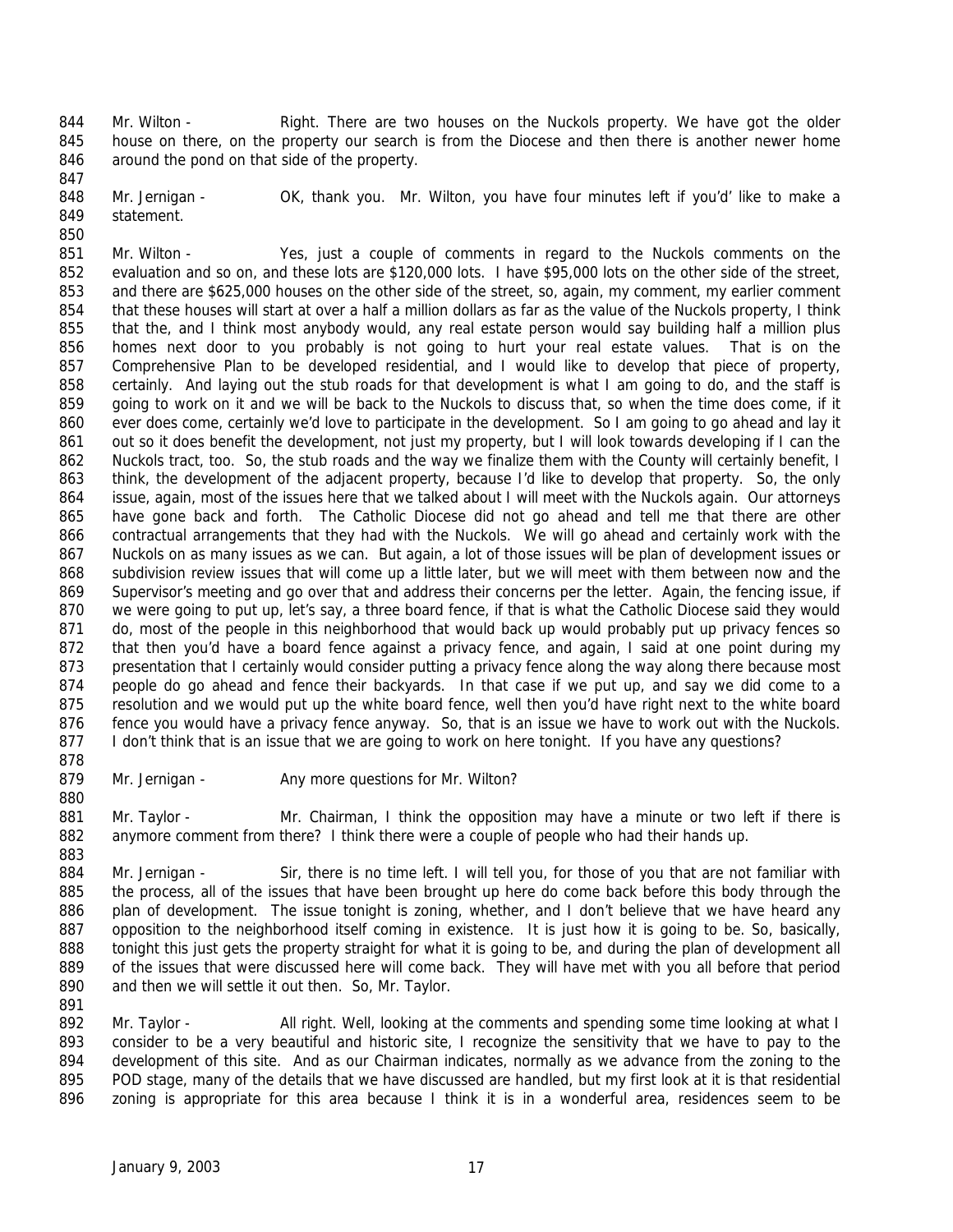appropriate. They are there now. The Nuckols property has been there in one form or another since 1810, 898 I believe I remember from the Historical Digest, and I think that the request for zoning at a two-way level where you've got, as Mr. Wilton indicates, we are looking at \$600,000 homes and the work at that cost. There will be many amenities that are already assumed in there, but there is another whole stage where we 901 can tweak that particular area, but along that area you've got Hampshire, Wyndham, Dominion Hills, and they are all deluxe developments and I think that R-2A would complement the neighborhood, and most of the issues that we have here are at the subdivision review process. I recognize we have not had a community meeting yet, but I think that what we will do is we will, oh, I am sorry. There was a community meeting. There was one. But I was not at it. I was not at it and I have not really looked at this before and dialogued with it, and looked at the design, but I am convinced that, as I said, residences are appropriate in 907 the area and a high-class residential neighborhood will go well in there. It will complement Dominion Hills and from Mr. Wilton's comments, he intends to revisit this site again, looking at the rest of the Nuckols property, which truly is historic and beautiful, and I hope that we can maintain parts of it as a heritage area, and I think that the residual value of the houses in there won't be diminished. Stub roads, I feel, are 911 going to be a problem. I think we've got to work some magic in circulation, but I think we can do that either administratively at the County or working at the POD stage. Water supply, I think, can be handled. The pond on that property is beautiful. It needs to be preserved. It needs to be incorporated in the design as well as the historic site needs to be incorporated in the design. So, I am struck with it and I think that R-915 2A zoning is appropriate. The devil is truly going to be in the details, but looking at 2,700 hundred square feet houses, 90 foot wide lots, prices in the \$600,000 range, two-car garages, lots of brick work, planting strips and sub streets, I am convinced that we can resolve the issues of fencing, circulation, historicity, and how we are going to let some of our young folks fish for some of the bass in that pond. I am sure they are looking forward to that. So, at this point, I am going to recommend approval of Case C-1C-03, and pass it 920 on the POD stage, and I will move to approve C-1C-03. 

- 922 Mr. Vanarsdall Second.
- 

924 Mr. Jernigan - We have a motion by Mr. Taylor and a second by Mr. Vanarsdall to approve Case C-1C-03. All in favor say aye. All opposed say no. The motion passes.

- **REASON:** Acting on a motion by Mr. Taylor, seconded by Mr. Vanarsdall, the Planning Commission voted 5- 0 (one absence) to recommend that the Board of Supervisors **grant** the request because it is appropriate residential zoning at this location and the proffered conditions will assure a higher quality level of development then required by existing ordinances.
- 

 **P-1-03 Bohler Engineering, PC for Chick-Fil-A:** Request for a provisional use permit under Sections 24-58.2.d and 24-122.1 of Chapter 24 of the County Code in order to allow an outside dining area of approximately 225 square feet containing 20 seats, on part of Parcel 757-757-9923, containing 0.9605 acre (lease area), located at the northwest intersection of West Broad Street (U. S. Route 250) and Tuckernuck Drive. The existing zoning is B-2 Business District. The Land Use Plan recommends Commercial Concentration.

- 939 Mr. Marlles The staff report will be given by Mr. Paul Gidley.
- 941 Mr. Jernigan Is there anyone in the audience in opposition to P-1-03? No opposition. Mr. Gidley, you may proceed.
- 

- Thank you Mr. Secretary, Mr. Chairman, members of the Planning Commission.
- Tonight, I have the pleasure of presenting the first Provisional Use Permit request of the year, P-1-03. It is
- 947 a request for outside dining at a proposed Chick-Fil-A restaurant.
-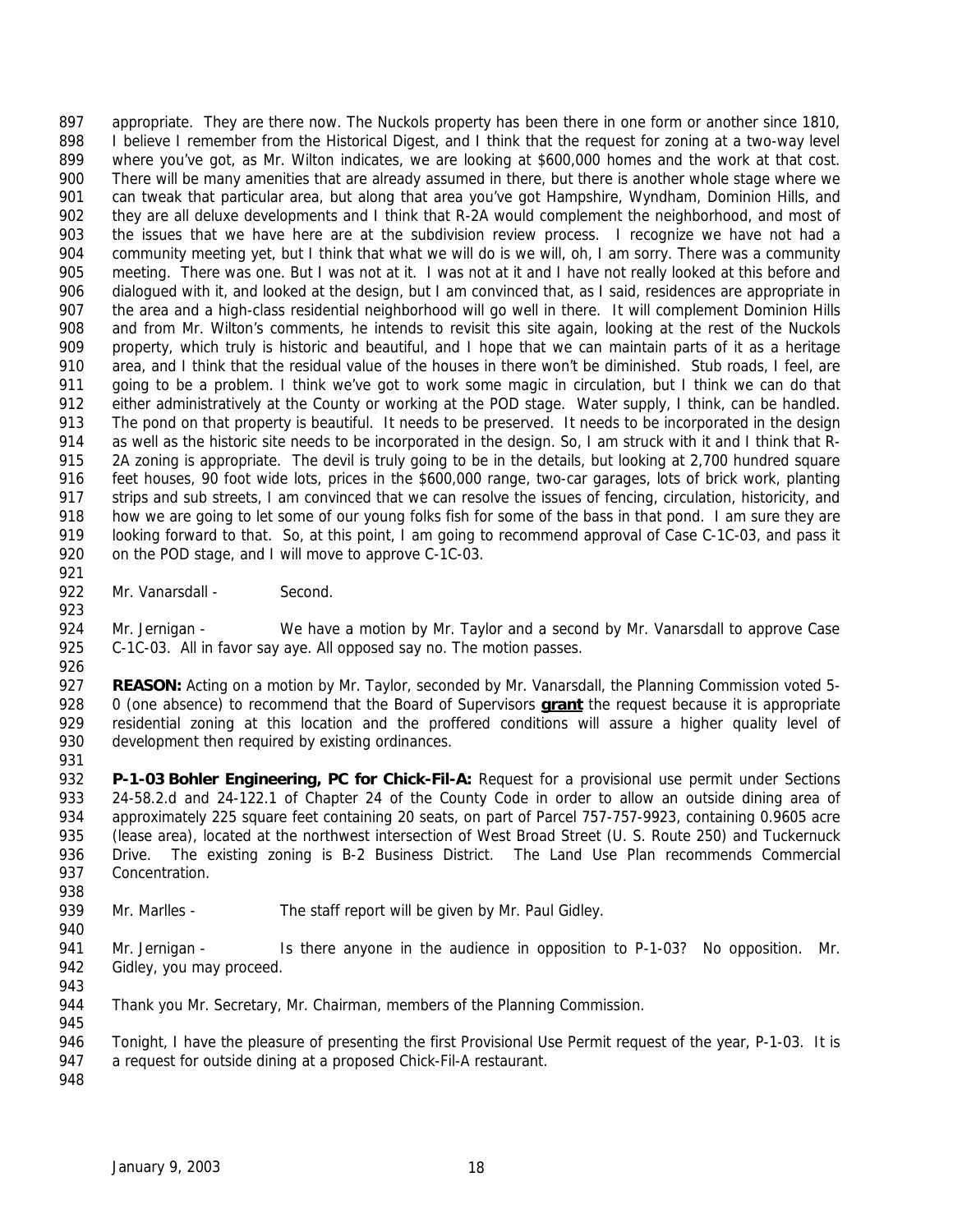- The site is located at the northwest corner of the intersection of W. Broad Street and Tuckernuck Drive. Prior to submitting a Plan of Development, the applicant wanted to make certain that an outside dining component would be permitted, thus tonight's request.
- This location is the former home of Rack N Sack grocery, which is now a furniture store. Plans call for the creation of an out parcel on the site, where the Chick-Fil-A would then be built. Since this shopping center has experienced a fairly high turnover of tenants, staff believes this request would be a plus by attracting additional customers to the site.
- Since the planned out parcel is zoned B-2, is shown as Commercial Concentration on the Land Use Plan, and is surrounded by other commercial uses, staff believes this use request is appropriate.
- In the staff report, I suggested several conditions similar to those approved for the nearby Apollo Pizza's. 962 (P-4-00) However, since this report went out, there have been two changes in these conditions that I'd like to note and you have those in front of you, and they are at the bottom of the page.
- First, Condition No. 5 suggested the outside dining area be accessed from inside the restaurant only. However, the applicant has indicated these tables are simply there for people who have picked up their food and would like to eat outside. Since there would be no outside table service, staff does not have a 968 problem recommending elimination of this condition.
- The second change is an addition and that is the addition of a condition that would state "The approval of 971 this Provisional Use Permit is subject to the applicant obtaining a Plan of Development for this site."
- 973 With these changes, along with the suggested conditions in the staff report, staff can recommend approval of this request. Are there any questions I can answer?
- 976 Mr. Jernigan Are there any questions for Mr. Gidley from the Commission? Thank you, sir.
- 978 Mr. Gidley Thank you, Mr. Chairman.
- Mr. Jernigan Mr. Vanarsdall, would you like to hear from the applicant?
- 982 Mr. Vanarsdall We didn't have any opposition, did we?
- 984 Mr. Jernigan No, sir.
- Mr. Vanarsdall This is the first time I ever recommended approval for a PUP, a Provisional Use Permit, before we ever built a building. So, for the benefit of the Commission, as Paul said, he put a condition down here that "Approval of this permit is subject to the applicant obtaining a plan of 989 development (POD) for this site."
- 

- We have the POD in the office now. This came before the other. I don't see any problem with it whatsoever, and I think this would be a welcome site on that corner. So, with that, I recommend P-1-03, Chick-Fil-A be recommended to the Board of Supervisors for approval. Also, I would like to say that Chick-994 Fil-A is a good place to eat. I went over to the one at Virginia Center Commons last Saturday just on purpose just to see what was going on. It was so busy I almost didn't get a seat. And as I understand, you will have drive-up, too. So that was busy, so we are in good shape. Thank you.
- 998 Mr. Taylor Second.
- Mr. Jernigan We have a motion by Mr. Vanarsdall to approve PUP, P-1-03, and second by Mr. Taylor. All in favor say aye. All opposed say no. The motion passes.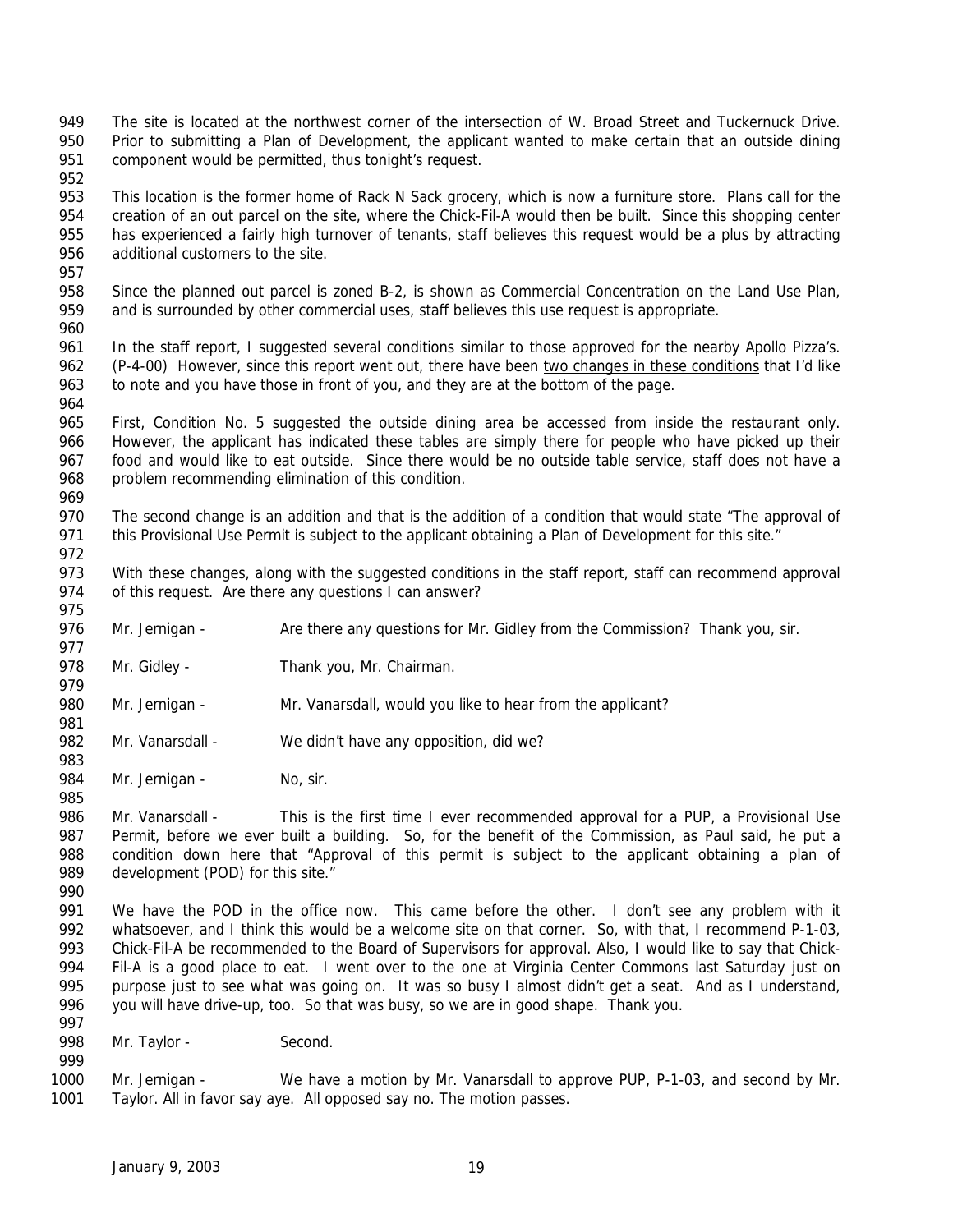**REASON:** Acting on a motion by Mr. Vanarsdall, seconded by Mr. Taylor, the Planning Commission voted 5- 0 (one absence) to recommend that the Board of Supervisors **grant** the request because it is reasonable and when properly developed and regulated by the recommended special conditions, it would not be detrimental to the public's health, safety, and welfare. 

- **WORK SESSION:** Discussion of amendments to the Zoning and Subdivision Ordinances required by new regulations of the Chesapeake Bay Preservation Act in Tidewater Virginia. (Presentation by Jeff Perry, Dept. of Public Works)
- Mr. Marlles Mr. Chairman, at your last meeting I indicated that the Chesapeake Bay Act had been amended to require some additional requirements and changes to our zoning regulations and to our subdivision regulations. We are privileged tonight to have actually a couple of representatives from the Public Works Department. Jeff Perry, I think, who most of you know, is an Environmental Control Engineer, with the Environmental Division of Public Works. He is joined by Keith White, also with the Environmental Division. I am not sure if you have met Keith before, but he is a good person to know. Also, we have Mr. Tokarz and his young associate with us tonight in case there are any legal questions, so Mr. Perry you can begin at any time.
- 1021 Mr. Jeff Perry OK. Mr. Chairman, it is a pleasure to be here once again. Planning Commission members, it certainly is a pleasure. OK. Effective March 1, 2002, the Chesapeake Bay Local Assistance Board adopted final amendments to their regulations, and local governments need to revise their regulations by March 1, 2003, which is why we are here tonight.
- Now, Henrico County does not have any separate Chesapeake Bay Ordinance. When the Bay Act was first enacted back in 1989, the County chose to just go ahead and revise their existing ordinance rather than adopt a separate Chesapeake Bay Ordinance. Therefore, we need to make changes to several of our ordinances and those being Chapters 10, 19, 23 and 24. Now, most of the changes that the Chesapeake Bay Board are initiating are housekeeping; more or less definitions, clarifications, that sort of thing. Now we have had two meetings with the liaison from the Chesapeake Bay Board to the County going over these changes, making sure that we are familiar with them and that we know what they are all about, and that they can look at the changes we are proposing. I am very fortunate. I had two former Chesapeake Bay staff members on my staff. Mr. Keith White, who Mr. Marlles introduced, was with the Chesapeake Bay Board for five years before he came over to the County, and he has been with us for five years. The reason why I am bringing that up is just the fact that they are so familiar with the regulations that they can look out for the County's interests and make sure that the changes to the regulations were up to speed on all of them. So, that has gone very successfully. But there is one significant change, and that is going to involve the approval process for encroachments to the RPA and that is going to involve the Planning Commission, and that is really why I am here tonight.
- 

 Before I get involved with what the approval process change is for those encroachments, I would like to maybe backup and go over what an RPA is, just to familiarize yourself with that all over again. Really RPA areas are special areas for water quality. They trap nutrients and take them out of the runoff and they trap sediments and things like that, and the areas that really need to be protected, to give you a little idea, are lands that are included in RPAs, perennial streams, and really a perennial stream is a stream that flows all of the time except in extreme drought conditions, so that is an RPA feature.

 Tidal wetlands, we do have just a few tidal wetlands. The James River is tidal all of the way to the fall line, so we have a few creeks. This is Four Mile Creek, out in Mr. Jernigan's area. We have a few streams that are tidal, and they would be included in the RPA. We do have a lot of non-tidal wetlands that are connected by surface flow, so in this case, not just the stream but the wetlands that are contiguous adjacent to it would also be an RPA feature.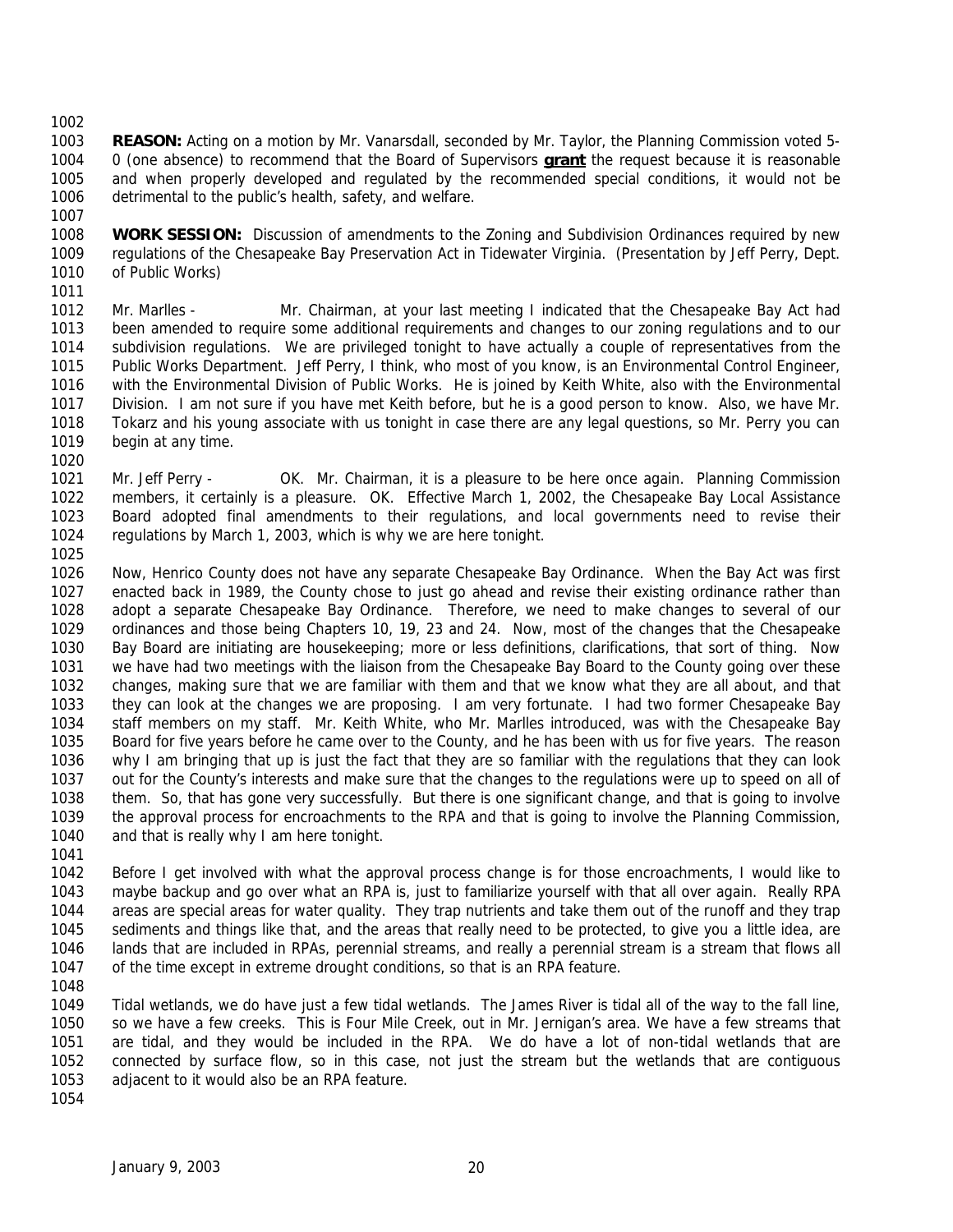Tidal Shores. We really don't need to worry about that too much and a buffer, not less than 100 feet in width, of land with all of the other components. So, really what I mean by that is if, let's say you had a perennial stream, you'd have 100 feet on either side of the stream that would be part of the RPA, or let's say you had a stream and you had 20 feet of wetlands. The 100-foot would be off of those wetlands, so you would really be 120 feet from the stream. So, that is really your RPA. This gives you a little idea right here. This just happens to be right next to one of the cases that was before you tonight, Dominion Hills. You can see the stream, the perennial stream in the middle, and you can kind of notice the buffer on either side of that stream that kept the development off of it, and that would be the RPA area.

 OK. The RPA is not to be disturbed unless allowed by regulations. Now what are those allowances? What is allowed to encroach into the RPA. Right now you get water dependent uses. Obviously, things like boat docks, boat ramps, they need to be in the RPA. Obviously, that is where a dock needs to be located, actually in a stream or river, but not the marina restaurant. For instance, if you had a marina, that could be located outside of the buffer, and then you'd have the boat ramp that would go through the buffer, and then the dock, so the dock and the boat ramp would be allowed to encroach into the RPA, but not necessarily into the marina.

 Utility lines, roadways. Obviously, they need to cross-streams. They need to cross through buffers. They are allowed, as well as lots recorded prior to the Act. Now, with all of those, encroachments into the RPA shall be the minimum amount necessary. So, for instance, if you were putting in a utility line, you would 1075 just need to clear the absolute minimum to put that utility line in. 

 There is another encroachment that is allowed, and that is the BMPs, and they can be located in the landward 50 foot of the RPA, and what I mean by that is you took that 100 foot buffer and you cut it in half, you have a seaward 50 foot that would be closest to the stream, and then you would have a landward 50 that would be above that, and you can build a BMP in that landward 50 if that is the only location. In other words, what I mean by that is quite often if you look at the topography of land, sometimes a BMP, a basin has to be where it can collect water. So, sometimes it has to be in that low area, and sometimes it has to be located in that buffer. So, those are the real easy encroachments that are allowed, and those encroachments really wouldn't come to the Planning Commission, because they are allowed by regulation. You just wouldn't see them, but approve them right here at the County administratively.

 And, to just give you an idea, I will try this. That is a BMP right there, and if you really look at it you can see that it is in the 50 feet. You can kind of see the buffer on either side of it, and that is the case where it was allowed. OK. How about RPA encroachments that are not allowed by the regulation? And the way this used to work before these changes that were adopted by the Chesapeake Bay Local Assistance Board, the way it used to work, all RPA exceptions and waivers were handled by the Director of Public Works, and they were submitted to the Public Works staff for review. And, basically, they would come to our office and we would make a recommendation to Bob Thompson, and he would approve them or deny them. Under the new regulations, all RPA exceptions and waiver requests are going to come to the Planning Commission. They would be submitted to the Planning Department staff, who will forward them on to our staff, and we will make those same recommendations that we always have, and send them back through. And, obviously, I am assuming I will have to appear before the Planning Commission from time to time to discuss those. The way we will look at them won't change at all.

 Now, the requests that need to be granted. They really, when you look at these requests, really the top two are of particular interest, that the strict application for these encroachment requests would produce an undue hardship, and if that hardship is not shared by other properties in the same vicinity, and what we really do, if someone wants to encroach into that RPA, is there a hardship? Is there really a reason that they need to be there? And just off of the top of my head, you know, a hardship may be, let's say you had a lot that was recorded and it was an RPA, and your building envelope was away from the RPA, and when it came time to build they discovered there was a coal mine shaft. Right there where your building footprint was going to go, and you couldn't build there, so they needed to move it, and the only place they could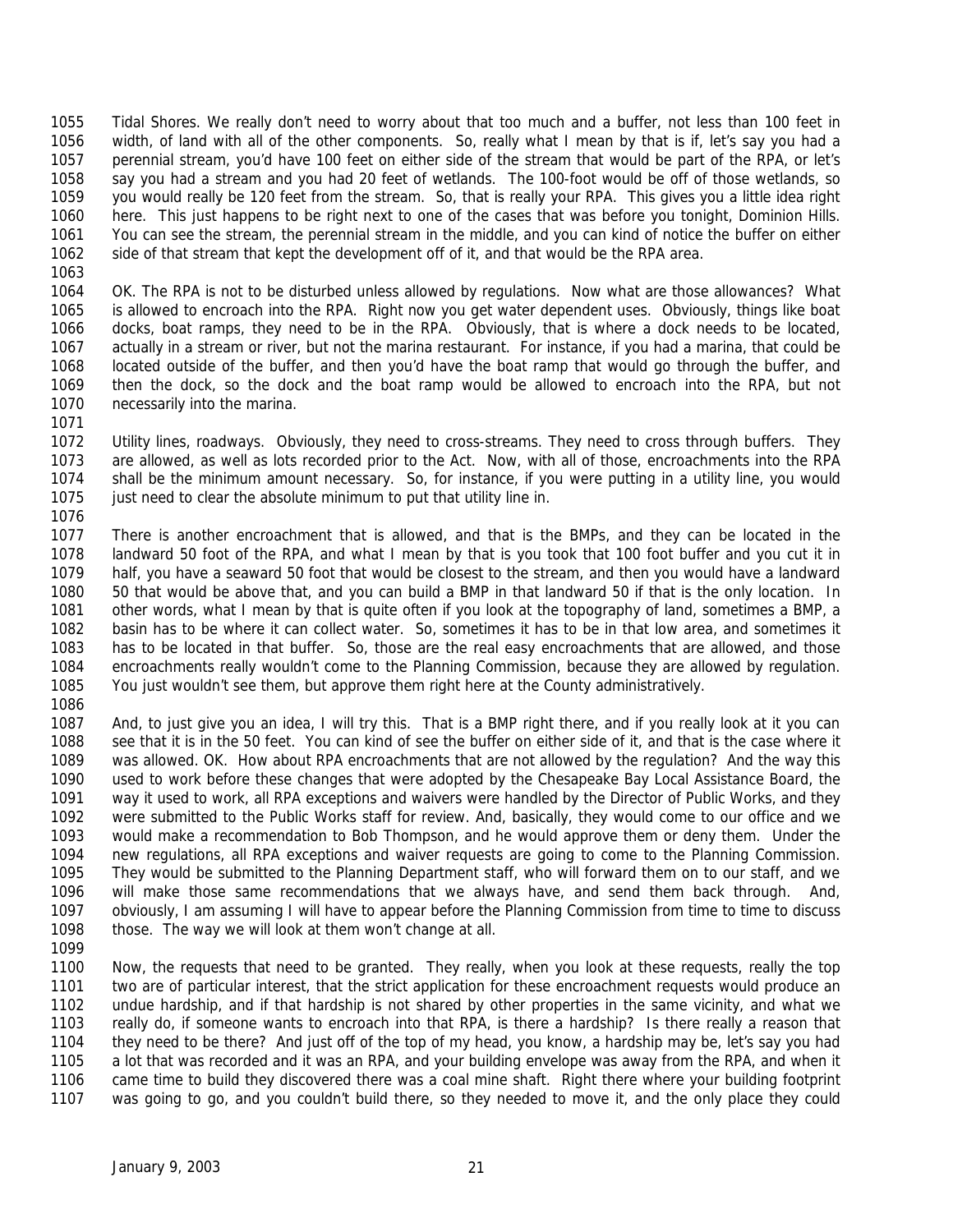move it would be to move it into, let's say, the RPA. Well, to me, that is a hardship. I mean you didn't know that coal mine shaft was there to start. To me that is a legitimate hardship, and that is something that we would look favorably on. I think as you move down to the bottom of the screen, the requests must clearly explain the undue hardship and demonstrate that all conditions listed above have been met. Please note that cost is generally an issue shared by others and does not qualify as a hardship. So, when someone comes before us and says, "Look, I am going to lose three lots because of this RPA, and it is going to cost me \$150,000." Well, that is the same for everybody. Nobody wants to lose a lot. That is really not a hardship and we deny those. So, that is kind of how that works. Why the change? There was a lot of concern over the amount of the exceptions and waivers being granted by some localities. About a year ago, The Virginia-Pilot ran three articles in succession and there was a great deal of concern in that area of the state with the amount of exceptions and waivers that were being granted. I did pass, there was such a concern that the General Assembly sent JLOC Committee out to do a study. I sent you some excerpts of the study, and I can back up. Do you really look at the amount of encroachment applications and the amount of non-exempt applications that were approved, and you can see for some areas of the state quite a few exceptions were granted, and some probably maybe should not have been granted. And there was some real concern there. With our County, you can see that there is really not many. We are very strict as far as the hardships go. I think if you turn the page you will see what JLOC had to say about 1125 our County, and I think that was really quite interesting. I will say this...

1127 Mr. Vanarsdall - Jeff, do you mind if we stop you? Just take Chesapeake for example, 75. I don't see, unless they had three times as many requests as we did, I don't see how they could 75. Just must have a lot of liberal thinking about it or not necessarily liberal, but just different.

 Mr. Perry - You are right. And you do have to remember one thing, in fairness to them, and don't get me wrong. I am definitely not, but they are in a situation where some of those localities down there have a lot of open water vistas, and there is a real demand for people to see the water in some of those areas. When you get to the Rappahannock River, or you get down in the Bay, people buy lots down there just to have a tendency to want to clear the trees all the way, where here streams and creeks are pretty small and there is not that real pressure to create those scenic vistas. So, in fairness to them, but at the same time, I am like you, Mr. Vanarsdall, it would raise a concern with me, as well.

 Mr. Vanarsdall - Well, I think that you should toot your own horn on the next page, because this report came from the Virginia General Assembly and it says, "Henrico County is an example of localities that follows a strict RPA buffer policy." So, I think that is a compliment to you and to you all.

- 1143 Mr. Perry And I appreciate that very much. I mean...
- 1145 Mr. Vanarsdall That certainly bears it out.

 Mr. Perry - I hate to say that we do take it seriously, but we do take it seriously. And you either have a hardship or you don't. And hopefully that will continue. If I just back up for a second here. There was another reason, too. And I didn't want to bypass that. They recognized that public input, there was a real concern that the public wasn't involved in granting some of these exceptions and waivers, and by getting it before a public entity, like yourself, it will not allow a lot of people to comment on waivers and exceptions, where in the past it would be something that Mr. Thompson would do, and most of the time the public really didn't have a chance to comment on that. So, that was another reason, not so much specifically Henrico County but in Virginia overall. The only other real change other than now the Planning Commission would get involved is the work, a few notes we need to add to plats, and a pretty much standard note, and they are basically just notes that alert the property owner that they have limitations, RPA limitations on the property, so there is better disclosure. And with that, I'd be happy to answer any questions you may have. 

Mr. Archer - Who is the typical applicant?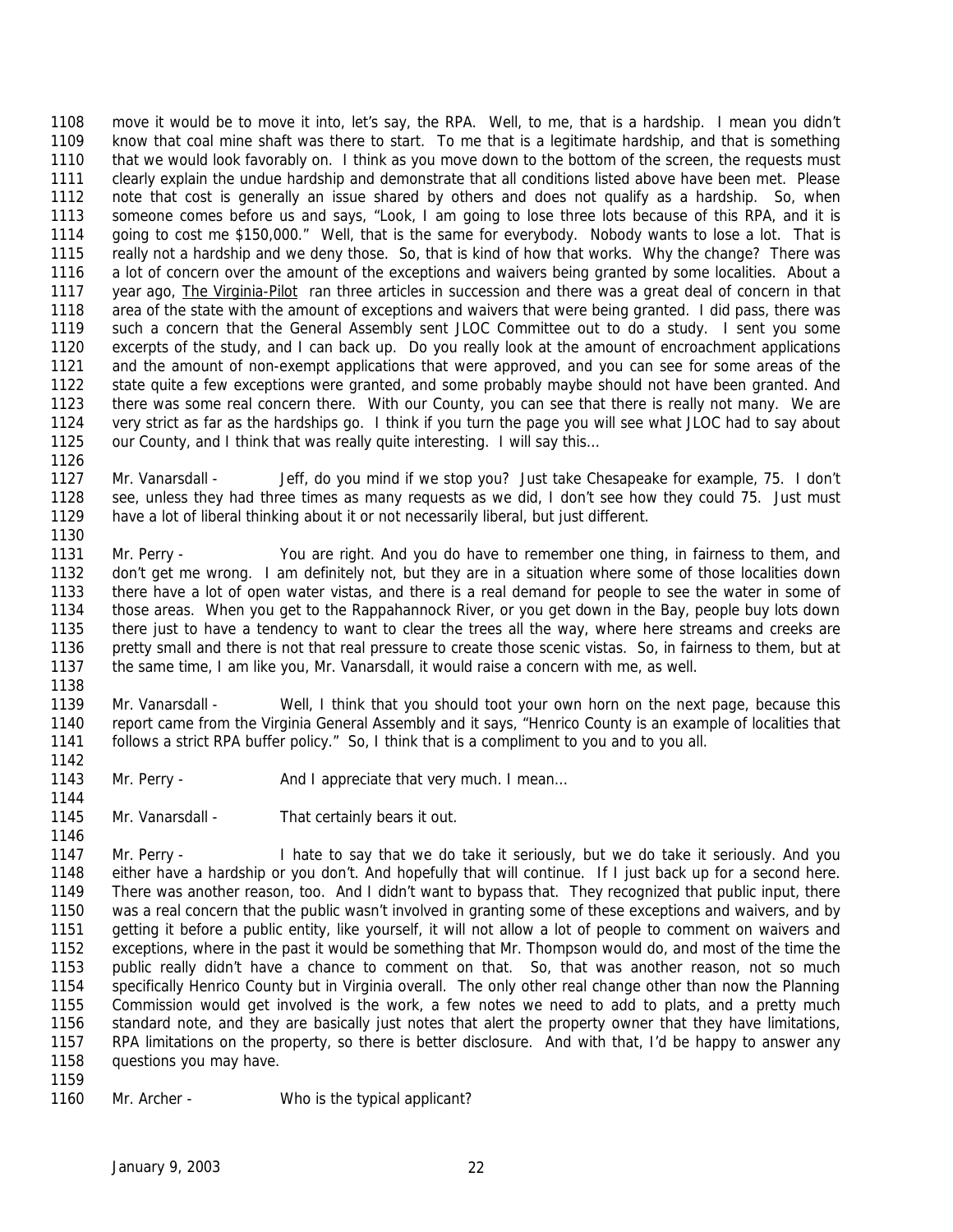Mr. Perry - Whatever the zoning is, whatever the zoning classification is, 35 or 45, that rear yard setback now is measured from the RPA line or the wetland line, so basically everybody has the same amount of usable back yard as everyone else. And, no longer are people limited to just the 10-foot backyard. That has just changed everything dramatically. People don't buy homes and automatically get saddled with just 10 foot of usable back yard, and I will be honest with you, the change, the other localities that have called us and are now adopting similar policies is large. Because, what it did is it set you up for constant violations, people calling in, my neighbor is encroaching in the RPA and you go out and you have only got 10 foot of backyard, and it was a nightmare. And that was a significant change. So, we see a lot less encroachment and a lot less waiver and exception requests, because of that. Mr. Marlles - Jeff, how many of these requests would you anticipate that the Planning Mr. Perry - That is a very interesting question and I will be honest with you, and I believe in Mr. Archer - We need to set a precedent, right? 1206 Mr. Perry - I will leave that up to you, but that is about as honest as I can get. Let's face it, when we first got started we had a lot of people who came through the door, and we showed them the regulations, showed them what our requirements are. This is it, and as the report said, we are one of the localities that follows a strict application and you saw how many we had. We didn't have many, and that is 1210 the tone we set and that is the tone we followed, so really that answer is up to you all. Mr. Vanarsdall - For the benefit of the Commission, I talked to Jeff early this morning at some length. My concern was this: We didn't even handle the BMPs, because the Manager's office wants to

 Mr. Perry - Who is the typical applicant? Well, a lot of times it can be an individual owner, a home owner; for instance, the one that we did grant just happened to be a woman who had just bought a home and had a pool delivered to her house, and found out that she had an RPA 10 foot from the back of her house, and that was, the lady was in tears. And it was a real bad situation, and being a soft heart, as we are. I will tell you what has really helped…

- Mr. Vanarsdall - I was going to say, we actually saw that. The issues we had over the Diamond Springs three or four years ago, Chris and I went down to the Diamond Springs and coming back we came through a neighborhood and he showed me the lady and the RPA looked like the Police – with the yellow tape.
- 

Mr. Perry - We get some complaints about that.

1175 Mr. Vanarsdall - And the lady ordered the swimming pool and wouldn't but half of it go in the yard, so they took it back.

- Mr. Perry Now don't forget, when you look at that same study from JLOC, one of the things they do touch upon is our new policy providing that rear yard setback, and that has really, really helped a 1180 great deal.
- 1182 Mr. Vanarsdall It is 45 feet now.

 Commission would see, on the average? 

 being honest with the Planning Commission, so here goes. If you toe the line, in my opinion, if you toe the line and people go ahead and are only given exceptions when they can demonstrate a hardship, I would imagine that you would see less than 10 a year. I really do. If it becomes known that you can possibly come to the Planning Commission and you would be looked favorably on if you had an exception request, Katie bar the door. Because you are going to get a bunch. I will leave that up to you.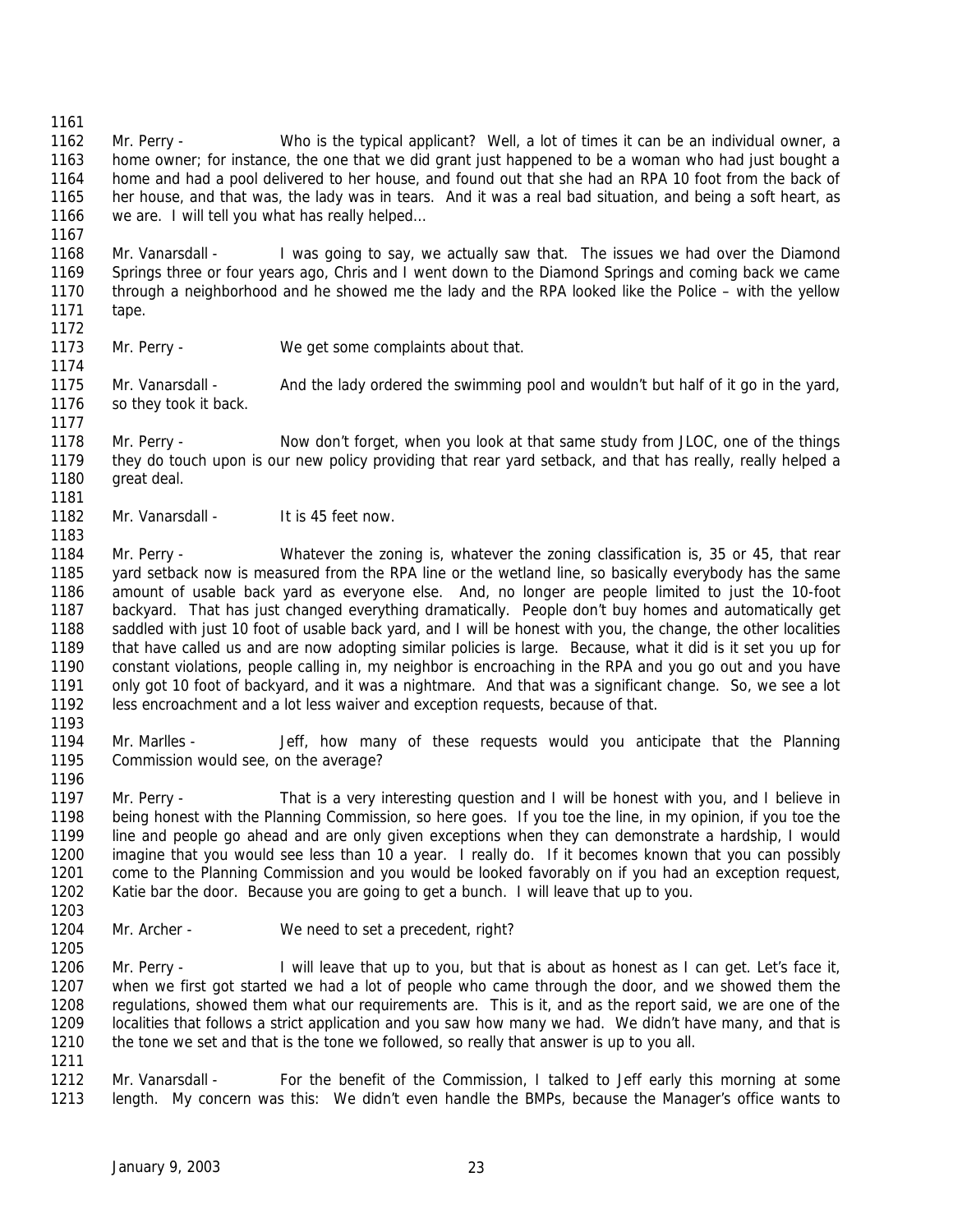Mr. Vanarsdall - The recommendation to the staff, and then it feeds to us. Would you be handling this or would Audrey Anderson? 1222 Mr. Perry - It will either be myself or Keith who will make the recommendation to the Planning staff, and if they choose to have us here at the meeting, we will certainly be here to explain the situation. Mr. Vanarsdall - But we will get the information in the packet like we do everything else? 1227 Mr. Perry - Sure. Absolutely. We will give you a report. Mr. Vanarsdall - So, what I am saying is that anything we can learn will be good, but we don't have to go to school to handle this, because it says that "We may, and the Commission is being considered." I understand from Jeff that we've already been considered. We are no longer considered. We are it. Mr. Perry - That is just my take on it. Mr. Taylor - In deference to Jeff and the staff, both staffs, whenever there is a wetlands issue, I think the staff, both staffs work together, both Public Works and Planning, and the Planning people are more apt to see these as they come up in our development business of the first case and go to you. Am I correct? I mean they are usually the ones that sees it now, but it is just that we are going to take a more central role in working with the Planners. Mr. Perry - Yes. I don't envision any problem at all, Mr. Taylor, with that. We work real well with Planning. 1244 Mr. Taylor - I know you do. You do work good and you have always worked good with us on the projects, but what I am saying is, from the standpoint of development, many times the Planners are the ones that first get the information that there is an issue with wetlands or RPA rights, and they usually come to you. Every case that I have had it has originated with the staff, and we referred it to you as the specialist. So, it just seems we have a more enhanced or broadened or deepened role in it now. Mr. Jernigan - Jeff, I am sure of one thing, that your recommendation to staff will weigh heavily with us. Mr. Perry - I appreciate that very much. Thank you. Mr. Marlles - Jeff, would you anticipate that most of these requests would come in at the same time that we are, that the Commission is reviewing the subdivision, or a POD, as opposed to the rezoning stage, or do you have any feel for that? 1259 Mr. Perry - I would imagine quite a few will. Now, you are still going to get the homeowner, let's say, that bought a home in 1995 that had the 10 foot rear yard setback before the policy went into effect. Some of those will still come in and those are going to be the toughest ones. Because then you are dealing with one property owner and your emotions get involved, and they become a little tough. Mr. Marlles - Mr. Chairman, this is a new function for the Commission, I think as Jeff has indicated. We do have the assistance of Public Works staff and department in reviewing these requests, and I think, you know, it is going to be probably a learning curve for all of us, as we kind of get into this,

handle that, so I don't feel like I am an expert on making these exceptions, and so, he explained to me how

this would be. That it really would come down from him and his department to the staff.

1217 Mr. Marlles - The recommendation.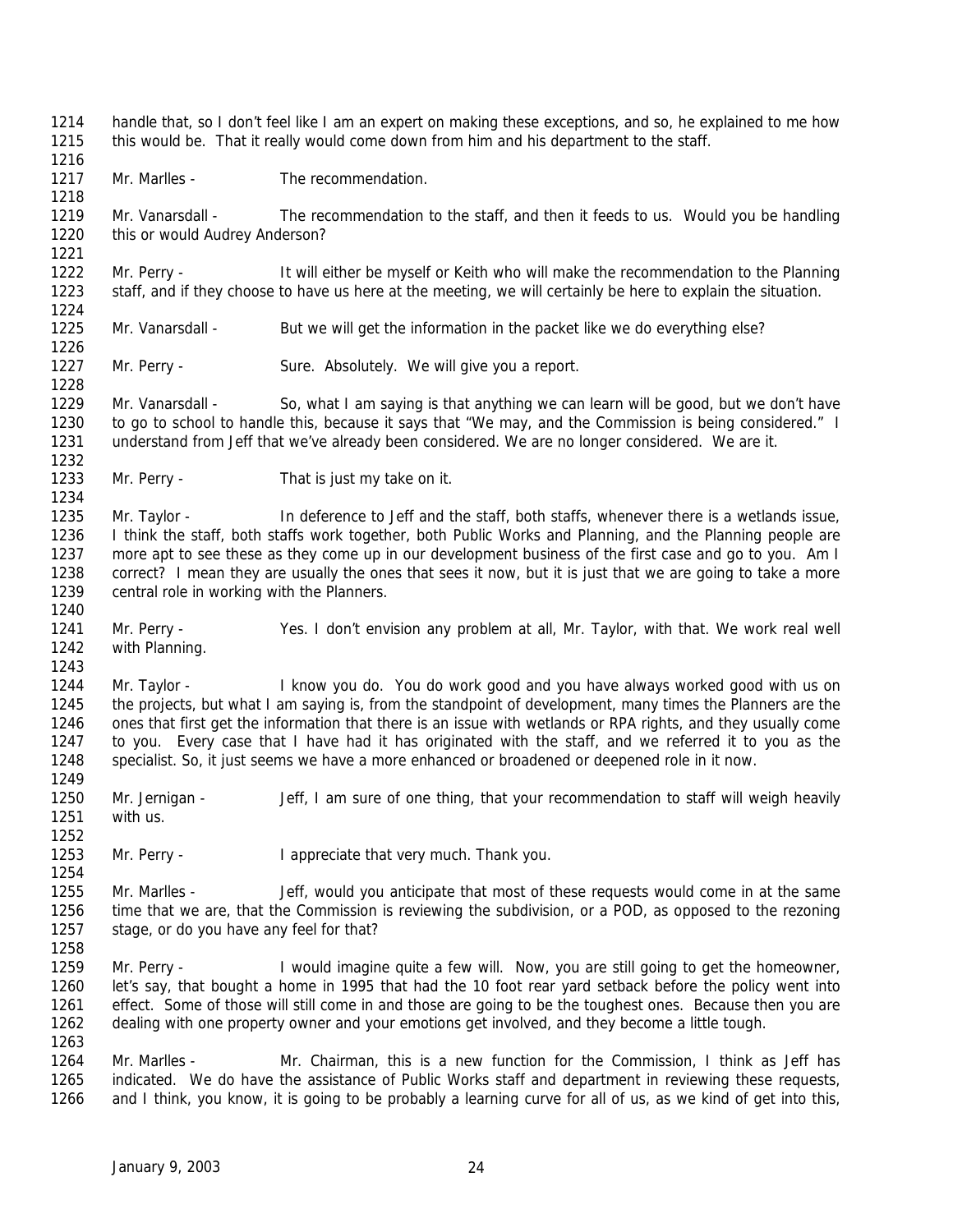but I think it will be a pretty smooth transition, based on the understandings we are working out now. 1268 There is a public hearing that is scheduled on these Ordinance Amendments at your next POD meeting. I believe it is January 22. In order to make the March 1 deadline imposed by the State, we would like the Commission to be comfortable in acting at that January 22 public hearing, so if any questions come up between now and our public hearing, I would certainly encourage you to contact either Randy, Jeff, Keith, Tom Tokarz or myself, and we will make sure that you get answers. But that is where we are at right now with this process. Tom, did you have anything that you wanted to say?

 Mr. Tokarz - The only thing I would say is that we did get comments from the Departments. They did review them. We got comments. They basically requested about five minor changes. Planning has asked for some changes of a minor nature. Public Works has. So, I will be incorporating all of those comments. I think the draft has also been submitted to the Homebuilders to review, to the Manager's office, so anything else would also be rolled in and we would come back with probably a January 22 draft, and what I would propose to do would be to have a black line that would show the changes from the draft that you have already seen, and the ones that I have worked on at this point are very minor, and I don't think would cause any problems there. There are no substantive changes that have been recommended 1283 thus far by anybody that has reviewed it.

- Mr. Jernigan Thank you, Tom. Thank you Jeff.
- Mr. Vanarsdall Tom, you have a pretty daughter.

Mr. Tokarz - Thank you. Thank you. I am hoping she will join a law firm.

1291 Mr. Vanarsdall - I am glad she came to watch us in action.

 Mr. Jernigan - As I sit back and look at this, you know, this may be the best thing, because the public does have a little bit to say about it from now on. It is a public hearing, where before it was just kind of behind closed doors. So, Mr. Secretary, do we need to take any action? 

- 1297 Mr. Marlles No, sir. This is a work session, and if there aren't any other questions, we are ready to move ahead to the next item on the agenda.
- 1300 Mr. Jernigan Move ahead, sir.

- 1302 Mr. Vanarsdall I think we ought to thank Jeff.
- Mr. Jernigan Thank you, Jeff. Keith, thanks for coming. Thanks, Tom.

- Mr. Marlles The next item on the agenda, Mr. Chairman, and members of the Commission, this is the time of the year that we set the public hearing for the Capital Improvement Program. As in previous years, as you may recall, the Manager and all of the department heads do attend that public hearing. The Manager usually summarizes the Capital Improvement Program and the Commission is allowed to ask questions. So, staff is asking that you schedule that public hearing for February 13, at 6:15 p.m. Ms. Ware, do you have a question on that? Does that ring a bell? The Capital Improvement Program public hearing?
- 1318 Ms. Ware Oh, yes. From my class.

 **DISCUSSION: CAPITAL IMPROVEMENT PROGRAM:** The Commission will discuss scheduling a Public Hearing to consider the FY 2003 – 2004 through FY 2007 – 2008 Capital Improvement Program for February 13, 2003 at 6:15 P.M.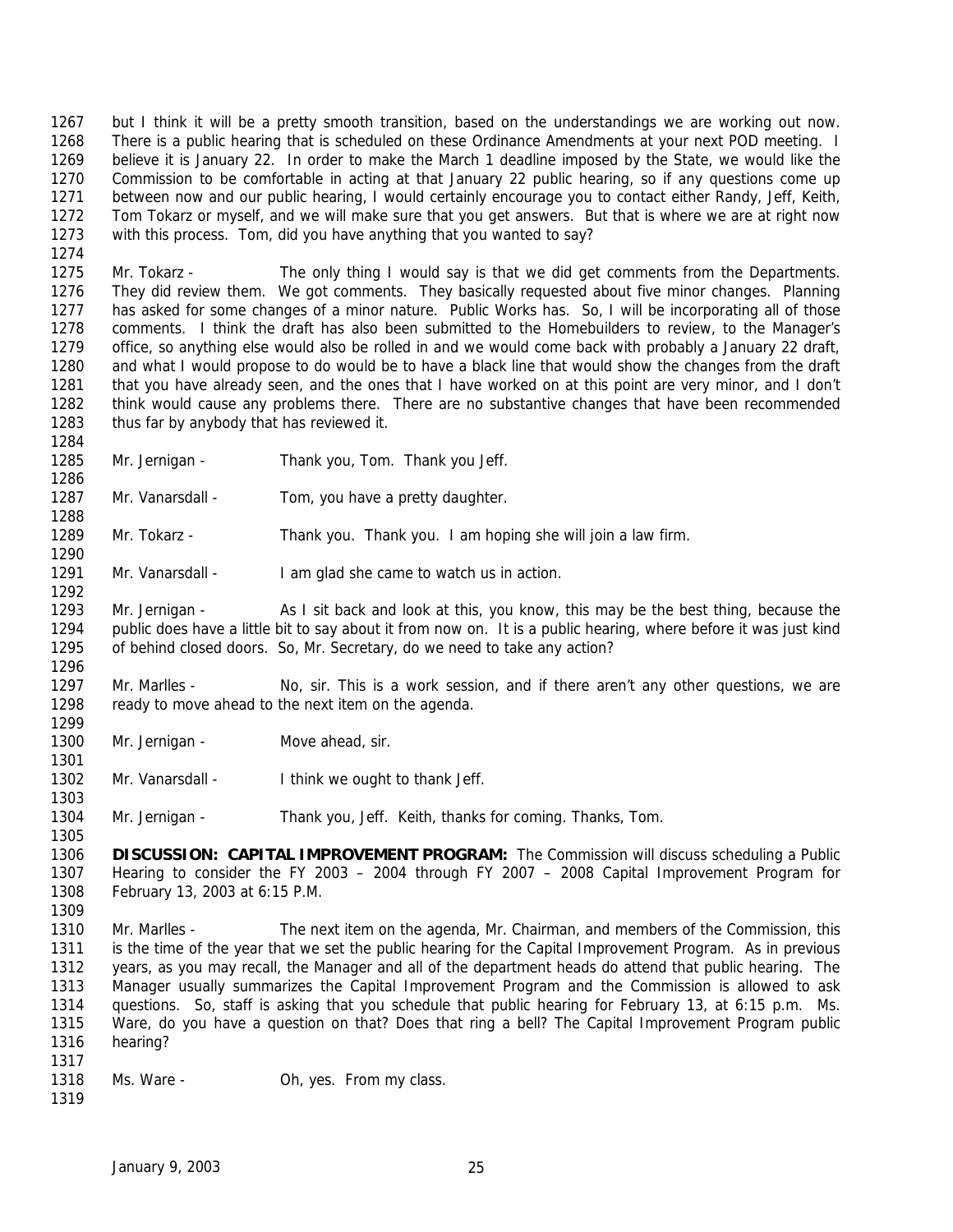Mr. Marlles - OK. Good. We ought to have a motion to schedule the public hearing. 1322 Mr. Vanarsdall - If everyone is in agreement, I make a motion that on the 13<sup>th</sup> of February we have the Capital Improvement Program presented to us at 6:15 p.m. 1325 Mr. Taylor - Second. Mr. Jernigan - We have a motion by Mr. Vanarsdall and a second by Mr. Taylor. All in favor say aye. All opposed say no. The motion passes. Mr. Taylor - Mr. Chairman, just a point of clarification, that is going to be before we handle 1331 zoning or is it going to be after? 1333 Mr. Jernigan - At 6:15 p.m. Mr. Vanarsdall - One of my colleagues said do we need a motion for dinner that night? Mr. Marlles - Not if it comes out of the Planning Commission's budget. I am not sure the Commission needs a dinner to get the energy to handle this discussion on the Capital Improvement Program, unless the Commission would really like to have it. APPROVAL OF MINUTES: Planning Commission December 12, 2002 Mr. Jernigan - We will hold out until later. OK. The next thing is approval of minutes. Are there any corrections to the minutes of December 12, 2002? Mr. Vanarsdall - I don't have any. Chris, you usually read them. Do you have any? 1348 Mr. Archer - No, I don't have any. 1350 Mr. Jernigan - No corrections? Mr. Taylor - I move the minutes of the Planning Commission meeting of December 12, 2002 be approved. 1355 Mr. Vanarsdall - Second. Mr. Jernigan - We have a motion by Mr. Taylor and a second by Mr. Vanarsdall. All in favor say aye. All opposed say no. The motion passes. The minutes are approved. Mr. Vanarsdall - Mr. Secretary, you usually have something to say. So if you don't, I make a motion that we adjourn. Mr. Marlles - The brochures for the APA Conference are open. Has everybody received their brochure now at this point? Mr. Vanarsdall - Yes, and I have already sent mine in to Melba, and she has already sent it in, and I have already booked the airline, and already booked a room at the Adams Mark. Ms. Ware - Randy gave me an extra, because they didn't send one to me either. Mr. Vanarsdall - We have had the manuals for a good while. And I filled out everything and sent it to Melba, and she booked my flight yesterday, and I have already booked my room.